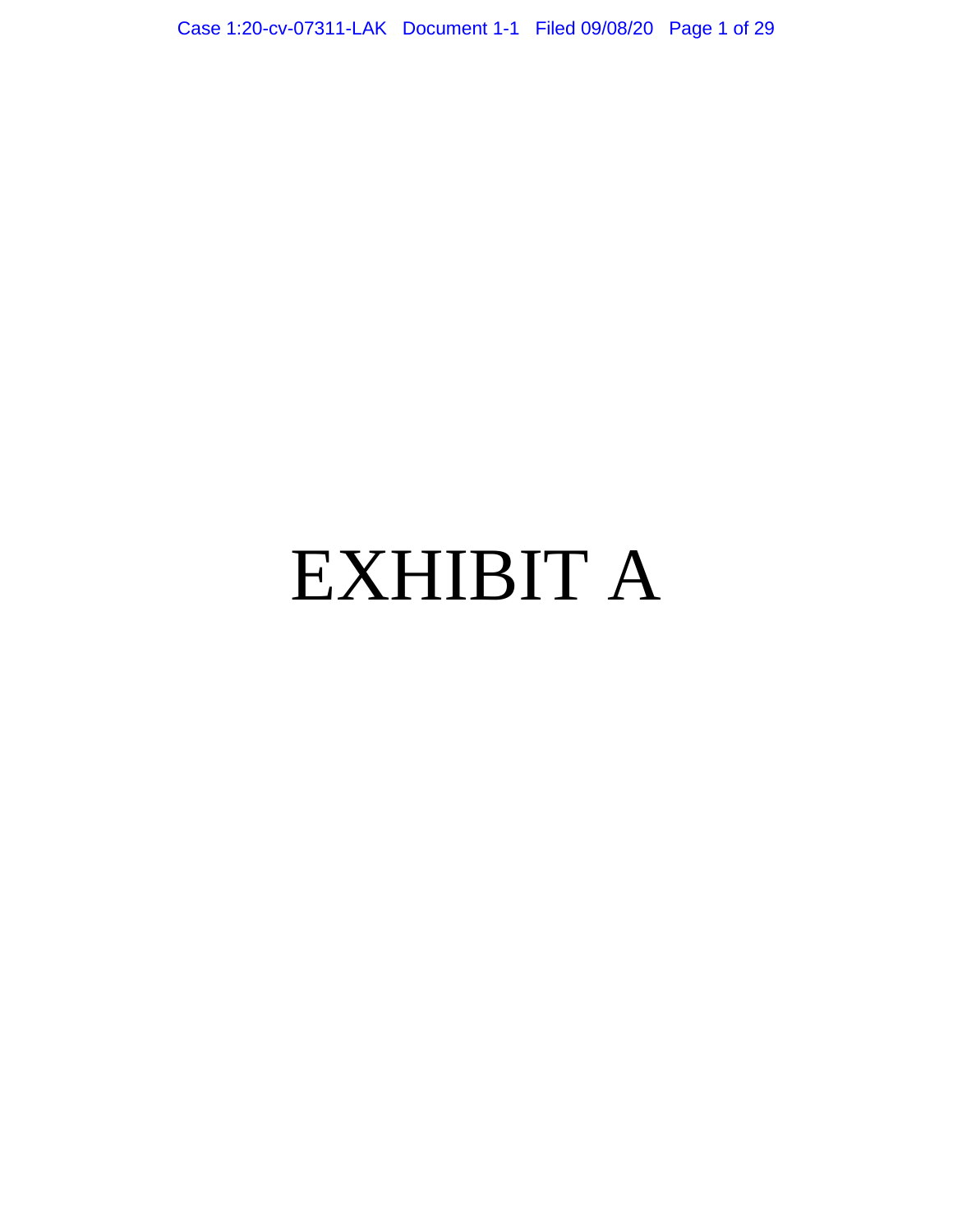### SUPREME COURT OF THE STATE OF NEW YORK COUNTY OF NEW YORK

E. JEAN CARROLL,

-against-

*Plaintiff*, Index No.

**COMPLAINT AND JURY DEMAND**

DONALD J. TRUMP, in his personal capacity,

*Defendant*.

Plaintiff E. Jean Carroll ("Plaintiff" or "Carroll"), by and through her attorneys at Kaplan Hecker & Fink LLP, alleges as follows:

# **INTRODUCTION**

1. Nobody in this nation is above the law. Nobody is entitled to conceal acts of sexual assault behind a wall of defamatory falsehoods and deflections. The rape of a woman is a violent crime; compounding that crime with acts of malicious libel is abhorrent. Yet that is what Defendant Donald J. Trump did to Plaintiff E. Jean Carroll.

2. Roughly 23 years ago, playful banter at the luxury department store Bergdorf Goodman on Fifth Avenue in New York City took a dark turn when Trump seized Carroll, forced her up against a dressing room wall, pinned her in place with his shoulder, and raped her.

3. In the aftermath, Carroll confided in two close friends. One urged her to report the crime to the police, but the other warned that Trump would ruin her life and livelihood if she reported it.

4. Carroll chose silence—and remained silent for over two decades.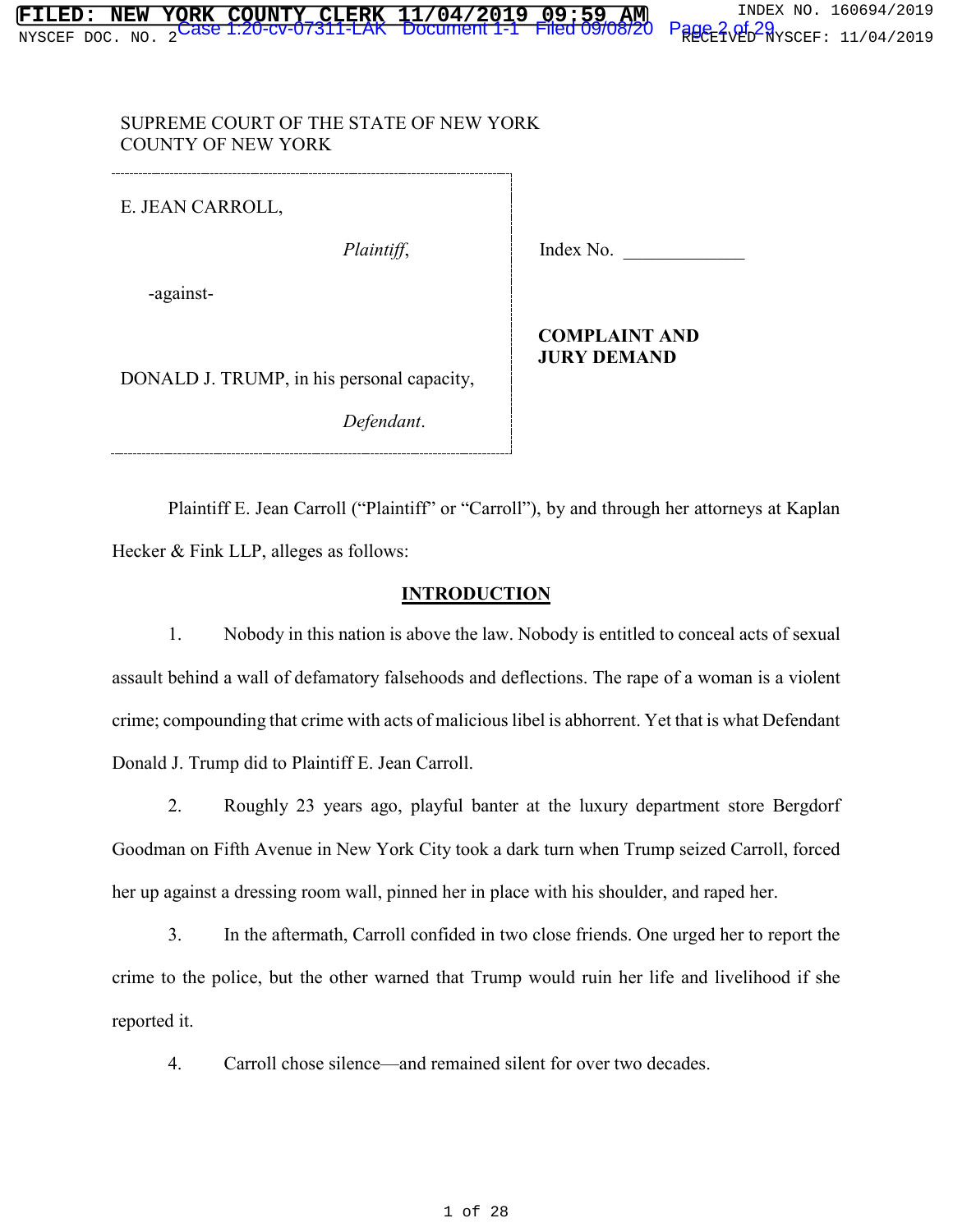5. Carroll knew then that sexual assault was pervasive. She also knew that men have been assaulting women and getting away with it since before she was born. And she knew that while a woman who accused *any* man of rape was rarely believed, a woman who accused a rich, famous, violent man of rape would probably lose everything. She therefore reasonably concluded that if she accused Donald Trump of rape he would bury her in threats and lawsuits, and she would probably lose her reputation, not to mention everything she had worked for and achieved.

6. Near the end of the 2016 presidential election, Carroll watched in horror as numerous women offered highly credible (and painfully familiar) accounts of Trump assaulting them; Trump responded with insults and denials; the public fractured; and Trump not only won the election, but grew *more* popular with some supporters as a result of the controversy.

7. Carroll's mother, a respected Republican official in Indiana, was dying during the last six weeks of the presidential election. Carroll, wanting to make her mother's last days as pleasant as possible and avoid causing her any pain, decided to remain silent about what Trump had done to her.

8. But that all changed in late 2017, when the Harvey Weinstein scandal and its aftermath signaled a profound shift in how American society responds to accusations of sexual misconduct by powerful men. It suddenly seemed possible that even Trump could be held to account.

9. For Carroll, that project grew more urgent—and more personal—as the #MeToo era prompted a flood of new letters to her advice column seeking her counsel about how to respond to sexual assault and abuse. In her column, Carroll encourages her readers to be brave, to think clearly, and to seek justice. When readers overcome with the doubt and anxiety have turned to her seeking advice, Carroll has always advised taking action. But she never confessed her own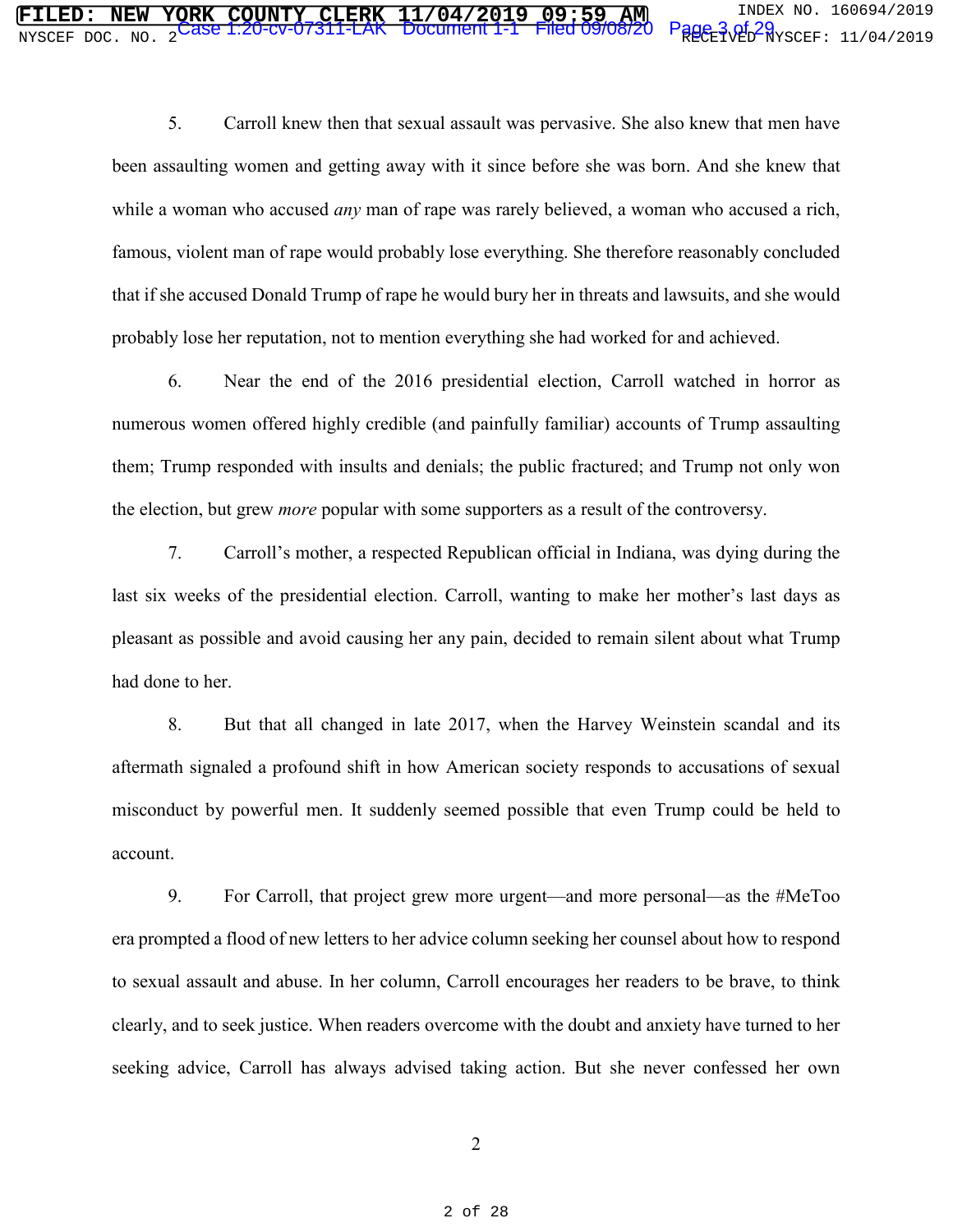experiences. She never revealed that she, too, had been a victim of sexual assault. Over time, as described below, the contradiction between Carroll's words and her actions became increasingly untenable.

10. Carroll is a journalist. She watched as a throng of women came forward and accused Trump of sexual assault, only to be denigrated and then brushed aside. When she felt she should finally come forward herself, Carroll wanted to do it differently. She decided to describe Trump's rape in a book she had already begun to write about her experiences with various men. She did not want to tell her story to the police, a newspaper, an elected official, or a fellow journalist, and be treated as a "victim." In other words, she wanted to tell her own story on her own terms.

11. When Carroll's account was published, Trump lashed out with a series of false and defamatory statements. He denied the rape. But there was more: he also denied ever having met Carroll or even knowing who she was. Through express statements and deliberate implications, he accused Carroll of lying about the rape in order to increase book sales, carry out a political agenda, advance a conspiracy with the Democratic Party, and make money. He also deliberately implied that she had falsely accused other men of rape. For good measure, he insulted her physical appearance.

12. Each of these statements was false. Each of them was defamatory.

13. Trump knew that these statements were false; at a bare minimum, he acted with reckless disregard for their truth or falsity. Trump had recognized Carroll on sight at Bergdorf Goodman. He knew who she was when he raped her, and he knew who she was in 2019. He certainly knew that she was telling the truth. After he lied about attacking her, he surrounded that central lie with a swarm of related lies in an effort to explain why she would invent an accusation of rape. To do so, he smeared her integrity, honesty, and dignity—all in the national press.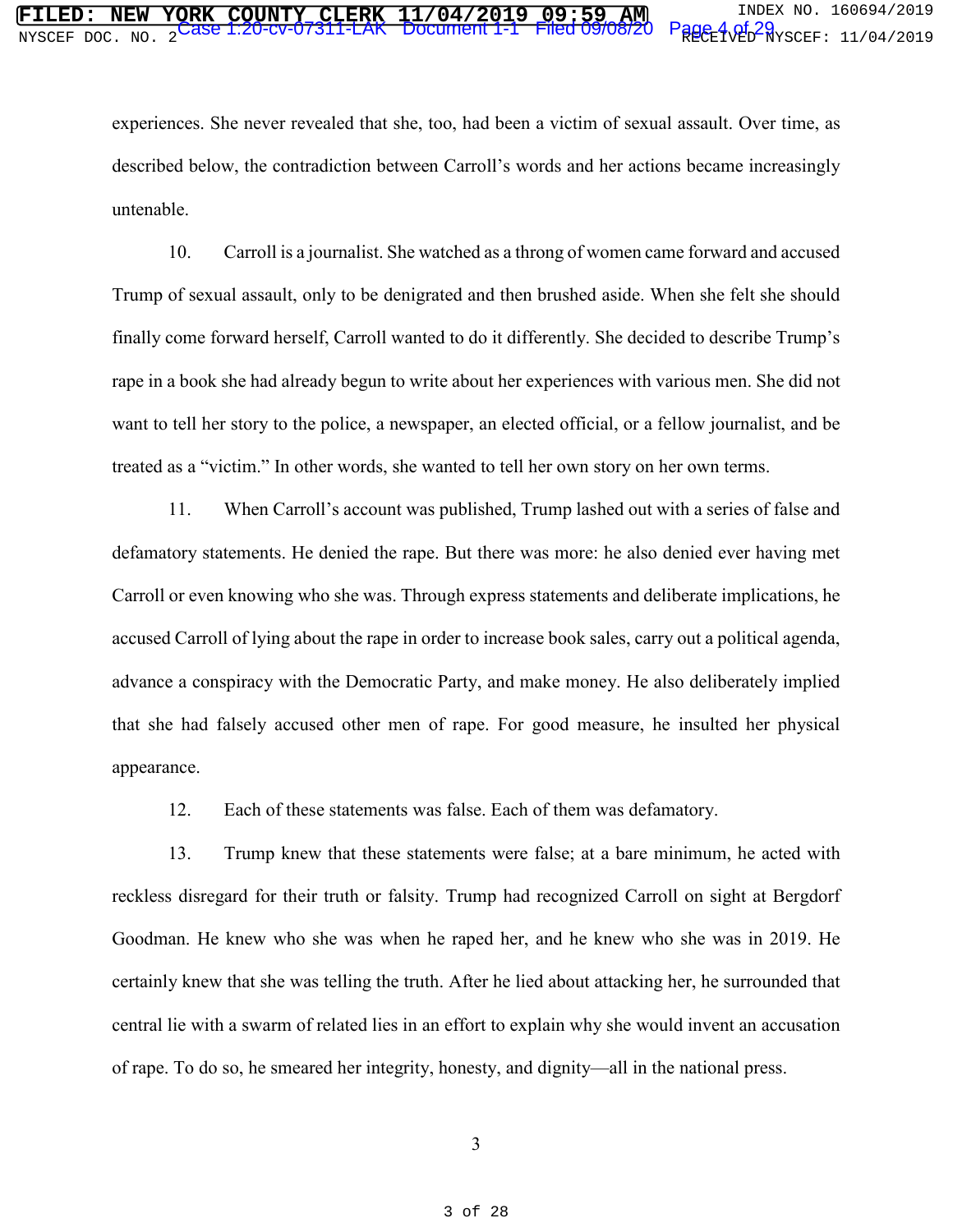14. These lies were familiar to Trump. He had used them before, when other women stated that he had grabbed, groped, or raped them.

15. Trump's defamatory statements injured Carroll. They inflicted emotional pain and suffering, they damaged her reputation, and they caused substantial professional harm.

16. Carroll filed this lawsuit to obtain redress for those injuries and to demonstrate that even a man as powerful as Trump can be held accountable under the law.

#### **THE PARTIES**

17. Plaintiff E. Jean Carroll is a journalist, author, former writer for Saturday Night Live, and advice columnist for *Elle* magazine. She is a resident of the State of New York.

18. Defendant Donald J. Trump is currently the President of the United States, although he is sued here only in his personal capacity. Since taking office, Trump has filed several lawsuits in his personal capacity, including *Trump v. Vance, Jr. et al.*, No. 19 Civ. 8694 (S.D.N.Y.), *Trump et al. v. Deutsche Bank AG et al.*, No. 19 Civ. 3826 (S.D.N.Y.), *Donald J. Trump for President, Inc. et al. v. Padilla et al.*, No. 19 Civ. 1501 (E.D. Cal.), *Trump v. Committee on Ways and Means of the U.S. House of Representatives et al.*, No. 19 Civ. 2173 (D.D.C.), and *Trump et al. v. Committee on Oversight and Reform of the U.S. House of Representatives et al.*, No. 19 Civ. 1136 (D.D.C.). Trump is also defending a related case pending in this Court. *See Zervos v. Trump*, No. 150522/2017 (N.Y. Sup. Ct., N.Y. Cty.). Trump is a resident of the State of New York.

#### **JURY DEMAND**

19. Plaintiff E. Jean Carroll hereby demands a trial by jury.

# **JURISDICTION & VENUE**

- 20. This Court has jurisdiction pursuant to NY CPLR  $\S 301$ .
- 21. Venue is proper in this county pursuant to NY CPLR § 503 and § 509.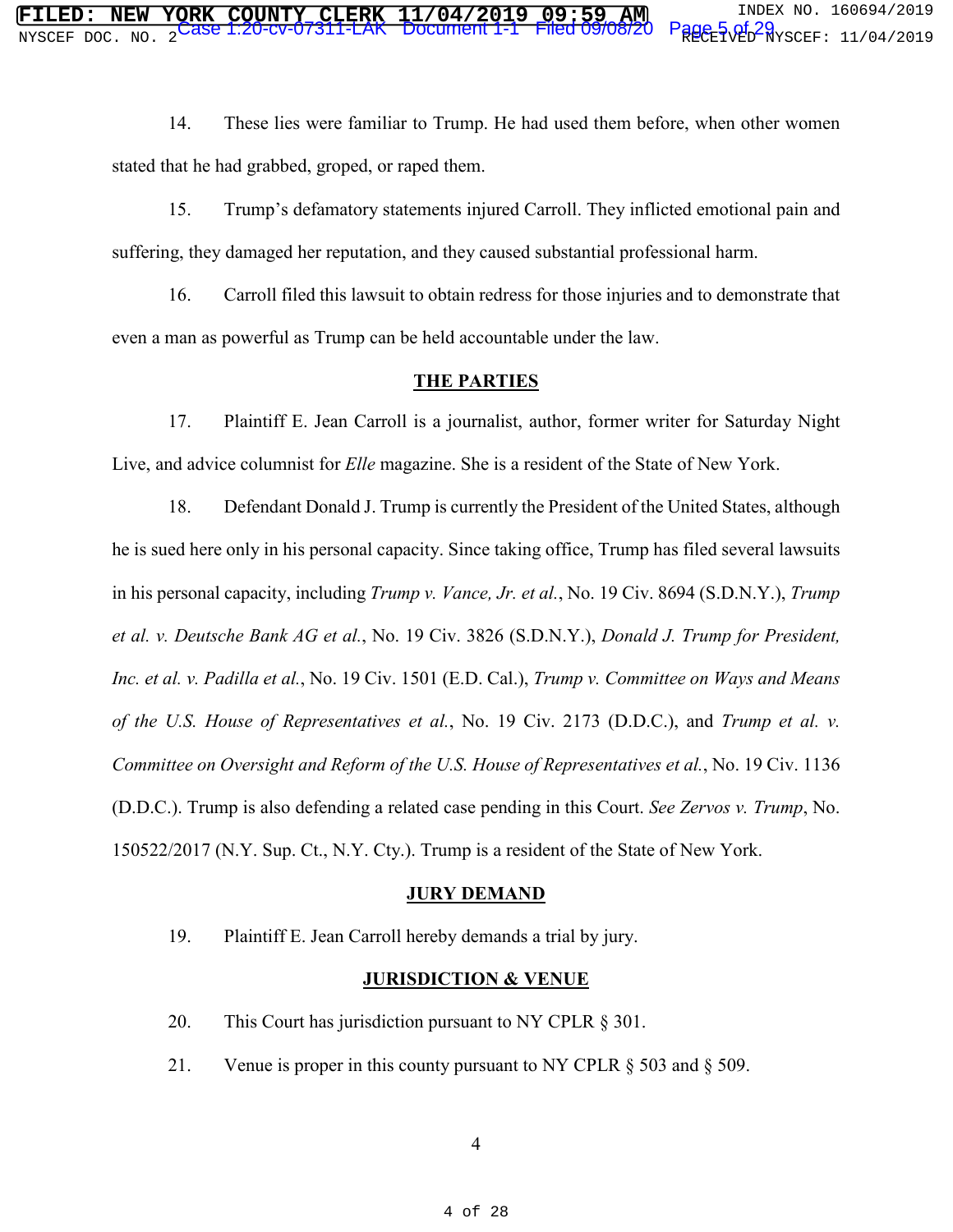#### **FACTUAL ALLEGATIONS**

#### **I. TRUMP RAPES CARROLL AT BERGDORF GOODMAN**

22. One evening between the fall of 1995 and the spring of 1996, Carroll left work and went to Bergdorf Goodman, the luxury department store on Fifth Avenue in New York City. She was and remains a regular shopper at Bergdorf's.

23. That evening, Carroll did not find whatever she was looking for and prepared to leave Bergdorf's empty-handed. As she exited through Bergdorf's revolving side door on 58th Street, Trump arrived and entered through that very same door, which was cater-cornered across from the Plaza Hotel.

24. Trump instantly recognized Carroll on sight. They had met at least once before and had long traveled in the same New York City media circles. In this period, Carroll was doing the daily *Ask E. Jean* TV show, a small hit on the "America's Talking" network started by Roger Ailes. She was also on a frequent guest and commentator on the widely watched *Today* show.

25. Trump put up his hand to stop her from exiting and said, "Hey, you're that advice lady!" Carroll, struck by his boyish good looks, responded by saying, "Hey, you're that real estate tycoon!"

26. Trump said that he was at Bergdorf's to buy a present for "a girl" and asked Carroll to come advise him. Carroll was surprised but thrilled that Trump would want her advice. She stuck around, imagining the funny stories that she might later recount.

27. Trump and Carroll began searching for a gift that Trump could give to the unnamed girl. As they stood just inside the door, Carroll pointed to the handbags. Trump made a face; he did not like that idea. Carroll instead suggested a hat. Trump walked over, going straight for a fur hat, prompting Carroll to object that no woman would wear a dead animal on her head.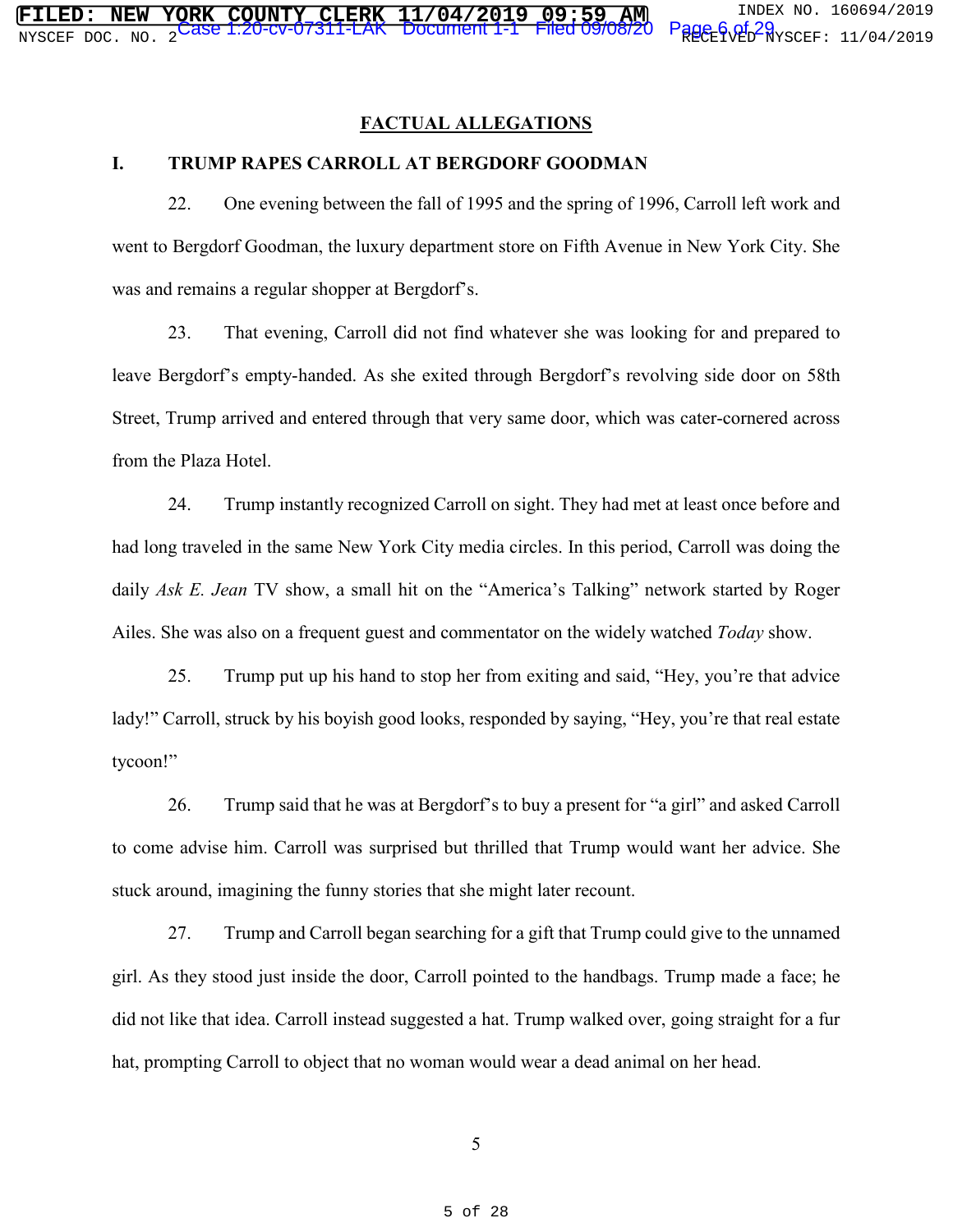28. As Trump cuddled the fur hat, Carroll asked how old "the girl" was. Trump did not answer, instead asking Carroll how old she was. When Carroll replied that she was fifty-two years old, he taunted her, "You're so *old*!"

29. Trump then had an idea: He would buy lingerie instead.

30. Trump and Carroll rode up the escalator to the lingerie department. When they arrived, it was uncharacteristically empty, with no sales attendant in sight. Sitting on the counter near them were two or three boxes and a see-through bodysuit in lilac gray.

31. Snatching the bodysuit, Trump insisted that Carroll try it on. Bemused, Carroll responded that *he* should try it on himself, adding that it was his color. Trump and Carroll went back and forth, teasing each other about who should try on the bodysuit.

32. Suddenly, Trump grabbed Carroll's arm and said, "Let's put this on."

33. Trump maneuvered Carroll to the dressing room. As they moved, Carroll laughed, thinking to herself that she would make him put the bodysuit on over his pants.

34. Strangely for Bergdorf's, the dressing room door was open and unlocked.

35. Trump closed the door of the dressing room.

36. Immediately, Trump lunged at Carroll, pushing her against the wall, bumping her head quite badly, and putting his mouth on her lips.

37. Carroll shoved him back. Utterly shocked by Trump's unexpected attack, Carroll burst out in awkward laughter. She could hardly process the insanity of the situation. She also hoped, at least at first, that laughter would bruise his ego and cause him to retreat.

38. But Trump did not stop. He seized both of her arms and pushed her up against the wall again, bumping her head a second time. While pinning Carroll against the wall with his shoulder, Trump jammed his hand under her coatdress and pulled down her tights.

6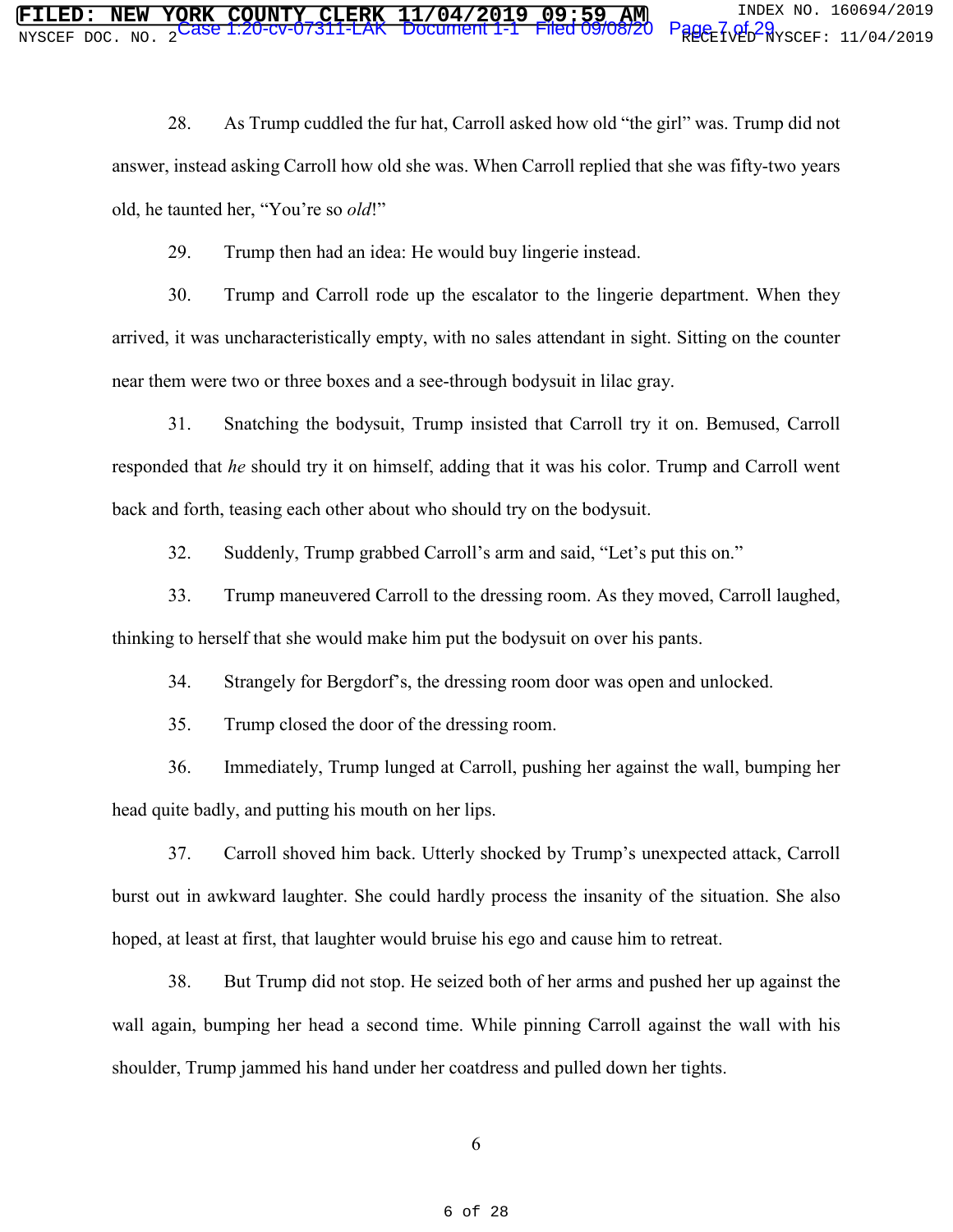39. Trump opened his overcoat and unzipped his pants. Trump then pushed his fingers around Carroll's genitals and forced his penis inside of her.

40. Carroll resisted, struggling to break free. She tried to stomp his foot with her high heels. She tried to push him away with her one free hand (as she kept holding her purse with the other). Finally, she raised a knee up high enough to push him out and off her.

41. Carroll ran out of the dressing room, out of Bergdorf's, and onto Fifth Avenue.

42. The whole attack lasted two to three minutes.

# **II. CARROLL CONFIDES IN TWO FRIENDS ABOUT THE RAPE**

43. As soon as she was outside Bergdorf's, Carroll pulled her phone out of her purse and called her friend Lisa Birnbach, the author, journalist, and correspondent on TV morning shows.<sup>1</sup> Carroll was breathless and still reeling from the assault. She kept laughing, manically her way of coping with the stress and trauma that she had just experienced.

44. Carroll recounted to Birnbach how Trump had attacked her in Bergdorf's dressing room. She told Birnbach how Trump had pulled down her tights and put his penis inside of her.

45. "He raped you," Birnbach kept repeating. She begged Carroll to go to the police and offered to accompany her. Still in shock and reluctant to think of herself as a rape victim, Carroll did not want to speak to the police. She told Birnbach that it was just a few minutes of her life and that it was over. She implored Birnbach never to tell anyone what had happened.

46. Carroll drove home and crawled straight into bed.

47. Over the next few days, Carroll confided in a second friend, the New York City journalist and news anchor Carol Martin. They sat together in the kitchen as Carroll described the

<sup>1&</sup>lt;sup>1</sup> <sup>1</sup> Birnbach wrote a story about Trump's Mar-a-Lago that was published in February 1996. *See* Lisa Birnbach, *Mi Casa Es Su Casa*, NEW YORK (Feb. 12, 1996). Birnbach has suggested that it was because of her work on that article that Carroll called her immediately after the assault.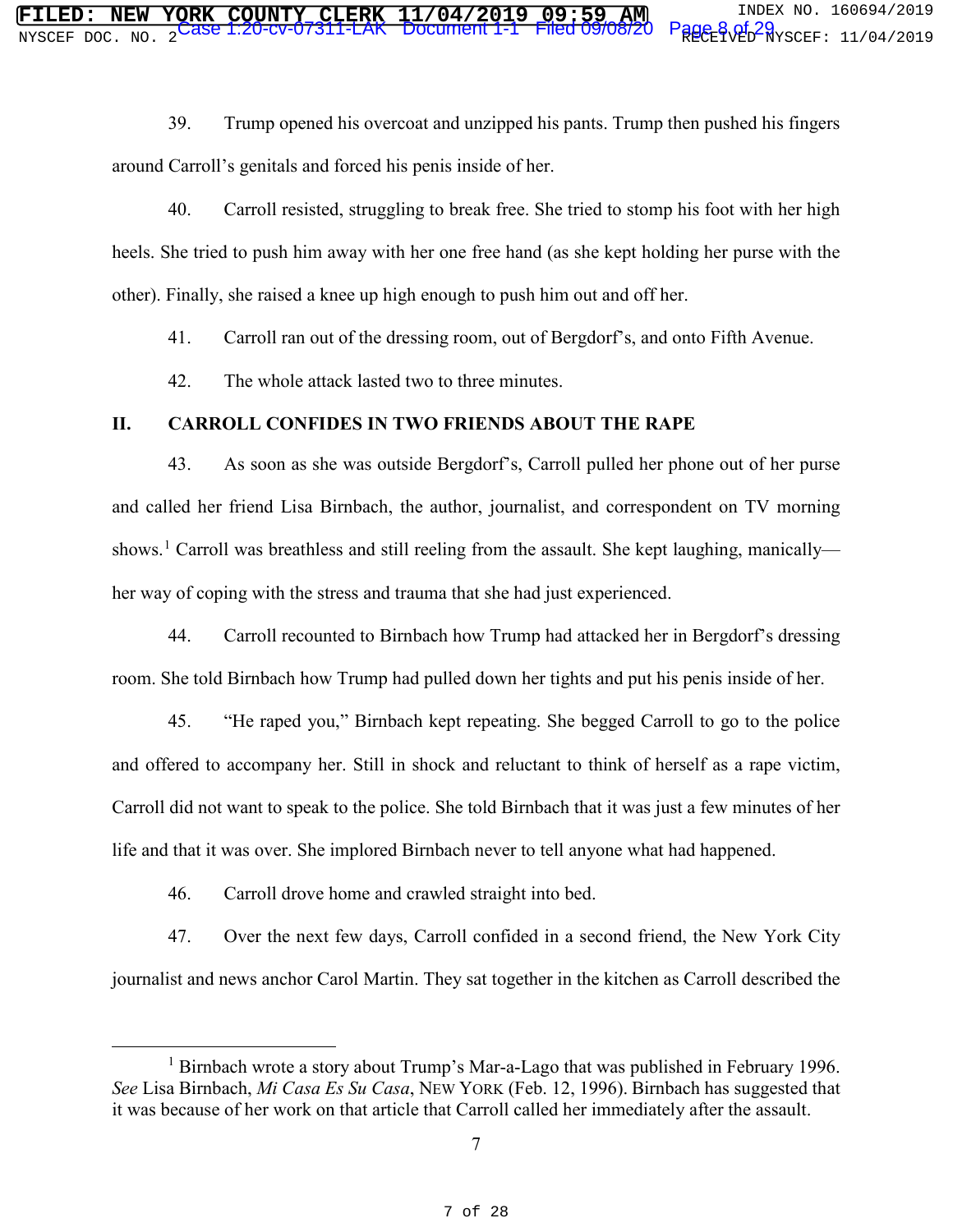rape. This time, Carroll did not laugh. Nobody laughed. The gravity of the assault had finally started to sink in.

48. Martin solemnly advised Carroll to tell no one. Recognizing that Trump was a powerful man, Martin feared that if her friend came forward, disaster would ensue. Martin warned Carroll, in sum and substance: "Tell no one. Forget it! He has two hundred lawyers. He'll bury you."

49. Carroll took Martin's advice. She knew how brutal and dangerous Trump could be.

50. Carroll was also afraid of being dragged through the mud if she reported the rape. She was convinced that nobody would believe her if she came forward. And like so many other survivors of sexual assault, Carroll also blamed herself. She called herself "stupid." She told herself that she "deserved it" for agreeing to go lingerie shopping with Trump. She struggled with the guilt that, somehow, though she had fought to protect herself from his attack, it was her fault that Trump had raped her because she had entered that Bergdorf dressing room.

51. Fundamentally, Carroll was raised to believe that strong women get by in the world with a stiff upper lip—*i.e.*, by putting hardship and suffering behind them. She believed that strong women laugh at disasters because feeling sad only doubles the burden. To Carroll, laughter is how women have dealt with calamity for thousands of years. So Carroll put her chin up and tried to move on.

52. Carroll thus chose silence.

53. Carroll did not mention the rape again for over twenty years. She did not want to be seen—or to see herself—as a victim of sexual assault.

54. Carroll has not had sex with anyone since that day when Trump raped her.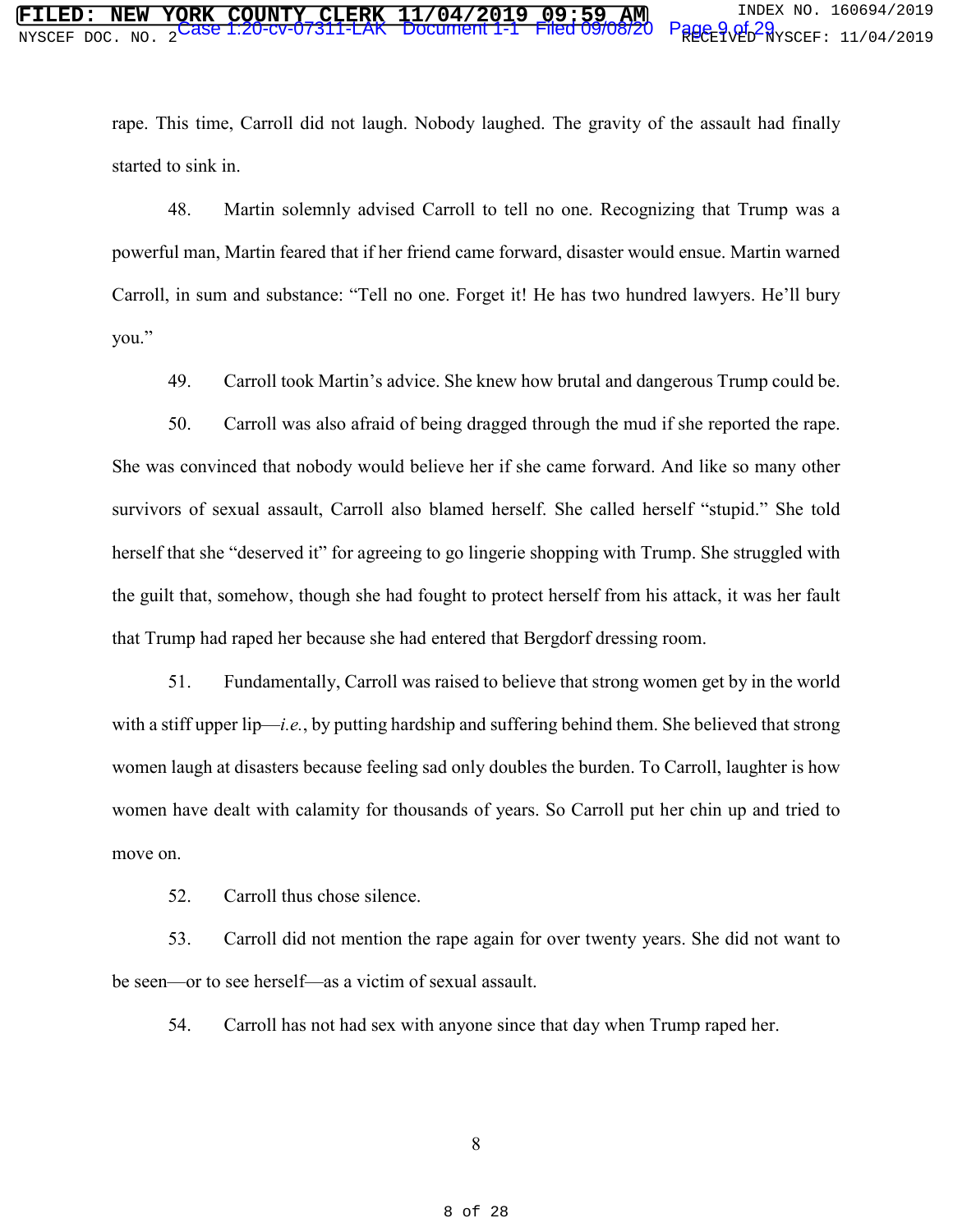#### **III. CARROLL REMAINS SILENT FOR TWENTY YEARS**

55. For the next twenty years, Carroll pursued her career as a writer and advice columnist. Over time, she built a loyal audience and enjoyed the support of her publisher. Her *Ask E. Jean* advice column in *Elle* magazine became the longest, still-active advice column in American publishing. Its success resulted in large part from the many letters sent to her by readers.

56. Carroll's column in *Elle* was about life and love. Readers' questions ranged from the lighthearted to the deeply personal. From time to time, readers would ask questions about whether behavior that they experienced at work, at church, and in their relationships was appropriate. When Carroll detected sexism or abuse, she did her level best to call it out and to help women protect themselves.

57. One reader, for example, despaired in 1994, "My boss is always rubbing up against me . . . . He scares me because he's very powerful and could ruin me." Carroll responded: "Darling, if the old snake has done so much to help your career, why are you still an assistant? Sex harassers are filthy yellow sneaking cowards and must be won over, or crushed . . . . If all else fails, next time the old waterhead touches you, give him a knee in the groin. You've got nowhere to go but  $up.$ "2

58. Another reader had been raped when thirteen years old and sought advice from Carroll because her rapist had just been hired as a co-worker. Carroll responded: "[T]he gentleness of your [letter] speaks strongly for your forgiving nature; however, it makes my duty *very* difficult. Because now I must harden your soul. I must twist a little bit of steel—I'd try a big block of metal

 <sup>2</sup> *Reprinted in* E.JEAN CARROLL, A DOG IN HEAT IS A HOT DOG AND OTHER RULES TO LIVE BY 28-29 (1996).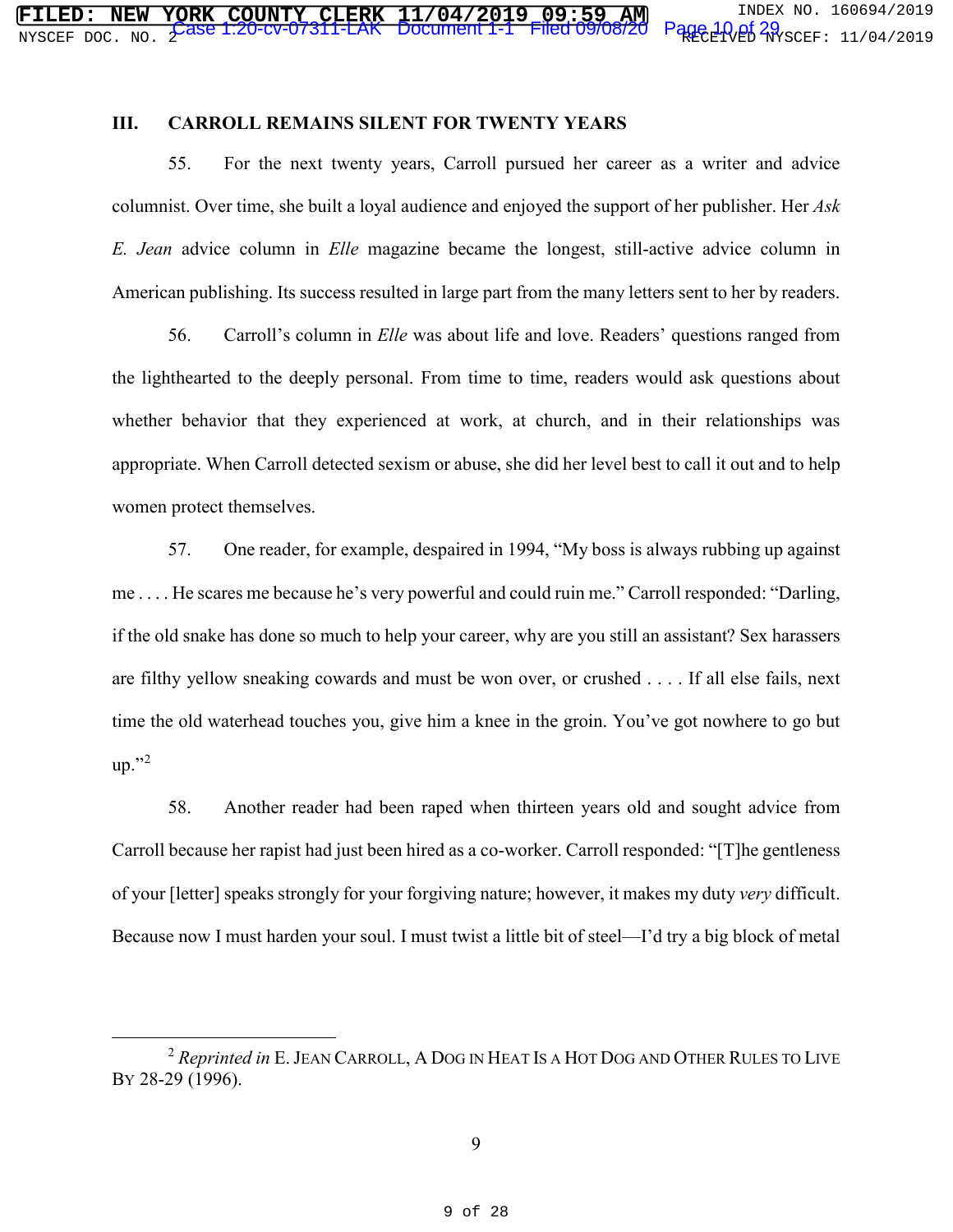if I could—around your backbone, and persuade you to report your friend to the police."<sup>3</sup> Carroll added:

"First, call your rape crisis center and speak with a counselor. Second, join a group of rape survivors—with their hardy support, you'll start constructing a world for *yourself* and leave the world the rapist built for you. And, third, find another job at once. (Do *not* tell your employer about the rape. Do *not* inform the rapist of these steps. Stay cool. He's dangerous.)"<sup>4</sup>

59. In her advice columns, Carroll sought to offer witty, wise, and worldly guidance, and to address her readers in a clear, straightforward manner. She often urged readers to speak the truth and to recognize patterns of rationalization and abuse. Readers' perception of Carroll as honest, thoughtful, frank, and well-meaning were essential to Carroll's professional success.

60. But in responding to her readers, Carroll did not confess her own life experiences, including the sexual assault by Trump described above.

61. During the last month of the election of 2016, Carroll watched a multitude of women reveal that Trump had engaged in sexual misconduct. She saw Trump brutally attacking his accusers on a national stage—denying their accusations, while also savaging their reputations and insulting their appearance.

62. And as Carroll sat at the bedside of her dying mother in a Bloomington, Indiana hospital, watching numerous, credible women stun the nation with their stories of Trump's sexual brutality, Carroll briefly considered whether she, too, should reveal that Trump had raped her. But she feared—just as she had for decades—that Trump would lie his way out of it, while destroying her life and reputation. He had done it before to plenty of women and, it seemed to Carroll, he would readily do it again. And, worst of all, coming forward with her story would also cause a

 <sup>3</sup> *Id.* at 141-42.

<sup>4</sup> *Id.* at 142.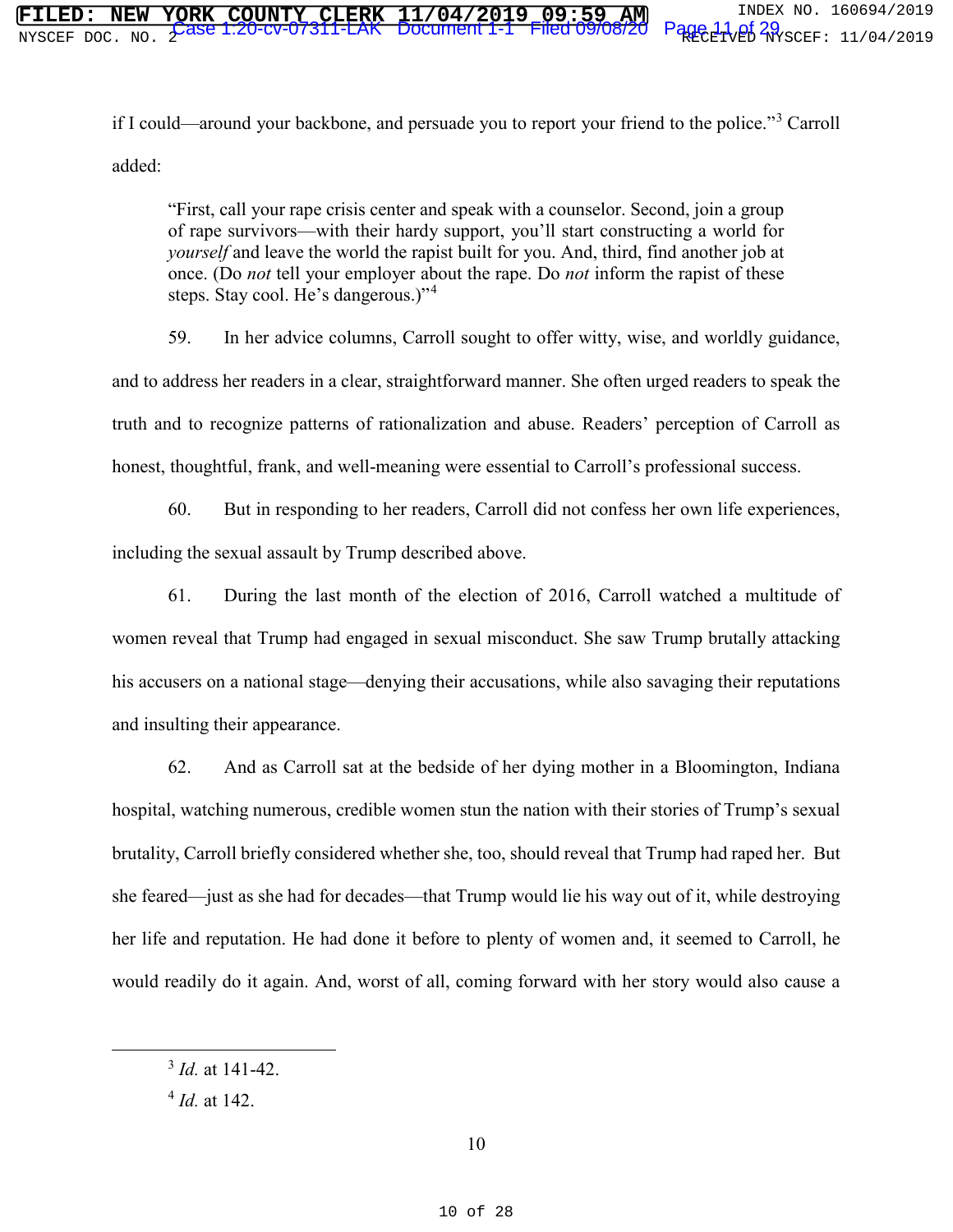media storm in Indiana and destroy her mother's last happy days on the planet. Carroll feared that it would cost her and her family dearly without actually changing anything, especially since any accusation made during the presidential campaign would be characterized by Trump and his allies as a stunt to thwart his election.

63. Indeed, Carroll worried that she might make Trump *more* popular in states like Indiana by revealing the rape, since his electoral fortunes had steadily improved despite credible allegations of sexual abuse. To Carroll, it appeared that some of Trump's political supporters actually admired the fact that Trump was rich enough, macho enough, and powerful enough to be sued by—and to pay off—all these women he had groped and penetrated (especially porn stars and *Playboy* models).

64. Carroll, in honor of her mother's remarkable life, many years of which were spent as a local and loyal Republican elected official, and because she thought the publicity would help Trump win the election, warily persisted in her decades-old silence.

65. Carroll's mother died on October 11, 2016. In 2017, Carroll decided to write a book drawing on her observations as an advice columnist, but focusing specifically on her own life and trying to understand why so many *Ask E. Jean* letter-writers complained about men. On the morning of October 5, 2017, Carroll set out on a road trip, traveling to towns named after women. When she arrived in each town named after a woman (Angelica, New York, Tallulah, Louisiana, Marianna, Arkansas, and so forth), she spoke to women from all walks of life about their relationships with men. She asked many of her subjects about the roles that men play in their lives.

#### **IV. CARROLL DECIDES TO SPEAK OUT**

66. On the very day Carroll began her road trip for her book, October 5, 2017, the *New York Times* revealed that Harvey Weinstein had sexually assaulted and harassed dozens of women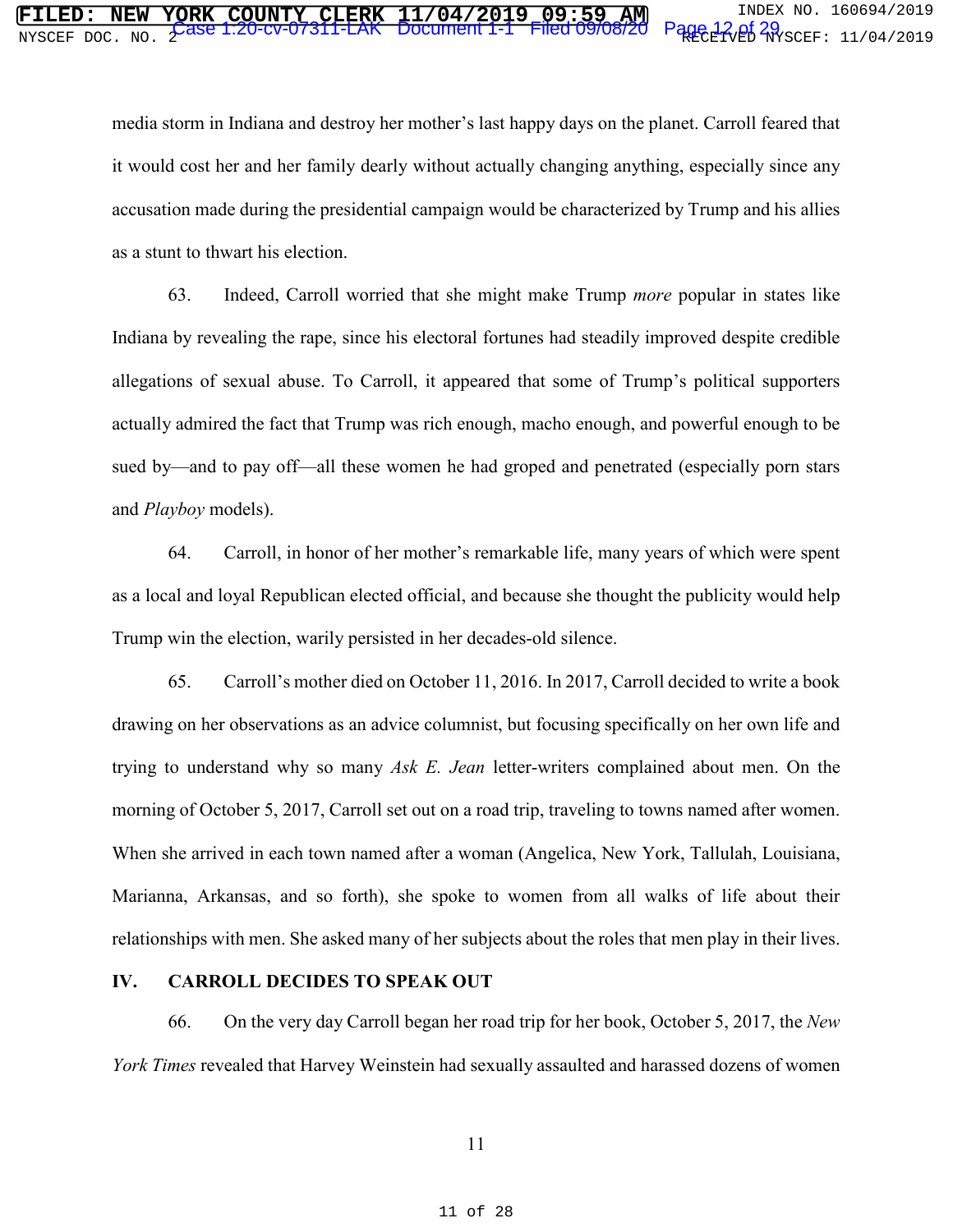in the film industry.<sup>5</sup> The news went off in Carroll's mind like a bomb. She could not stop reading. Painful memories of abuse at the hands of men, including Trump, swept over her.

67. Days later, several women accused Weinstein of rape.<sup>6</sup> It soon became clear to Carroll, and to the American people, that Weinstein's abuses had been enabled for decades by a loose network of loyalists and lawyers, who had ensured that Weinstein evaded accountability for his exploitation of women—even though it was an open secret in Hollywood.

68. As the Weinstein scandal persisted, Carroll saw society respond to the accusations with a seriousness and depth of self-reflection that she had never seen before; all too often, and as recently as the 2016 election, many Americans had brushed aside or marginalized accusations of sexual misconduct by powerful men. Carroll also saw other women suddenly feel emboldened to come forward with their own reports of harassment, exploitation, abuse, violence, and rape.

69. Carroll was moved by this experience. The walls that she had erected in her mind the fear that Trump would emerge unscathed, the wariness of allowing him and his allies to come after her, the doubt that speaking up would actually matter, and the nagging anxiety that she was somehow to blame for being raped—began to crumble. Decades of deflection, diversion, and denial dissolved, resurfacing memories and feelings that she had hidden away.

70. Carroll was struck by the fact that Weinstein, for all his wealth and power, could still be held accountable for his sexual misconduct. She saw how women had at last changed the public conversation by saying "Me Too" and by demanding accountability.

 $rac{1}{5}$ <sup>5</sup> Jodi Kantor & Megan Twohey, *Harvey Weinstein Paid Off Sexual Harassment Accusers for Decades*, N.Y. TIMES (Oct. 5, 2017).

<sup>6</sup> Ronan Farrow, *From Aggressive Overtures to Sexual Assault: Harvey Weinstein's Accusers Tell Their Stories*, NEW YORKER (Oct. 10, 2017).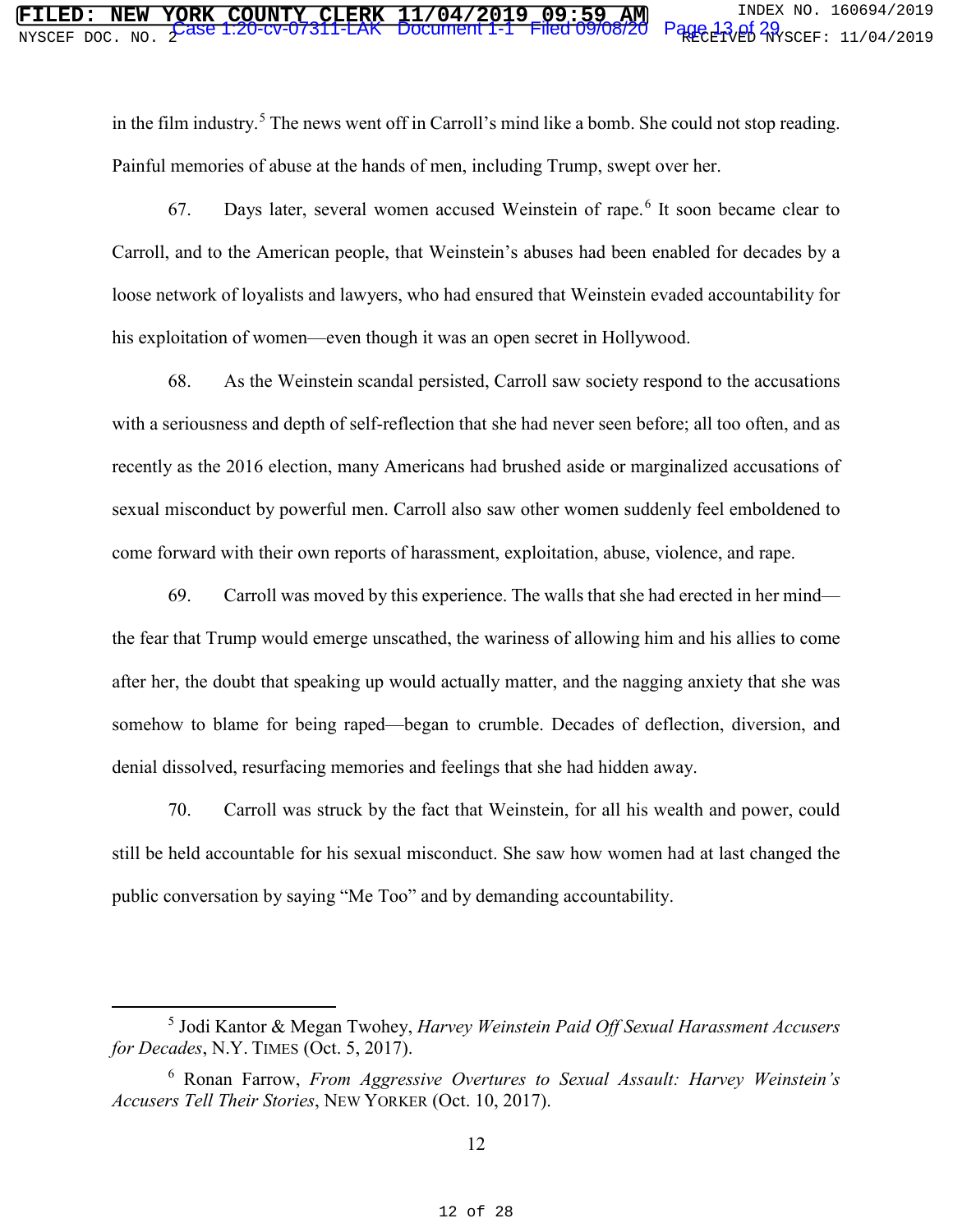71. These observations lead Carroll to reflect again on her column in *Elle* magazine, and to ask whether she was a hypocrite. For decades, she had paired her trademarked wit with steely resolve in confronting the everyday unfairness—and, all too often, the abuse—that her (largely female) readers confessed. Carroll's written persona was brave. But she *still* had not confessed her own experiences of abuse, her fear of coming forward, or her creeping self-doubt.

72. These internal reflections loomed larger in her mind—and became inescapable as more readers of Carroll's advice column began asking, "Should I come forward with my account of surviving sexual abuse or harassment?"

73. Carroll finally decided that she owed her readers the truth. She also owed them (and many other women) solidarity in their efforts to bring justice and accountability to powerful men who had engaged in sexual assault and gotten away with it. She knew that it would be painful to speak up. But she also knew that it was the right thing to do so.

74. While Carroll was on the road trip across the country talking to women as research for her book, she started a list of the 21 most hideous men she had ever encountered—men who had, each in his own way, left indelible and ugly marks on her story. This list grew into a book, *What Do We Need Men For?: A Modest Proposal*. In that book, Carroll interspersed the stories of women she had met while traveling the country with the men on her "Most Hideous List."

75. Two men on the Most Hideous List haunted Carroll the most. The first was Cam Parks, the Waterfront Director at her Girl Scout camp, a man who sexually abused her every day during a two-week period when she was twelve. The second was Donald Trump, the man who raped her when she was 52. Carroll described that attack in detail.

76. Carroll knew a book was the right place for her to come forward about Trump's assault. Writing is Carroll's lifeblood; she writes to process the world around her and to reveal her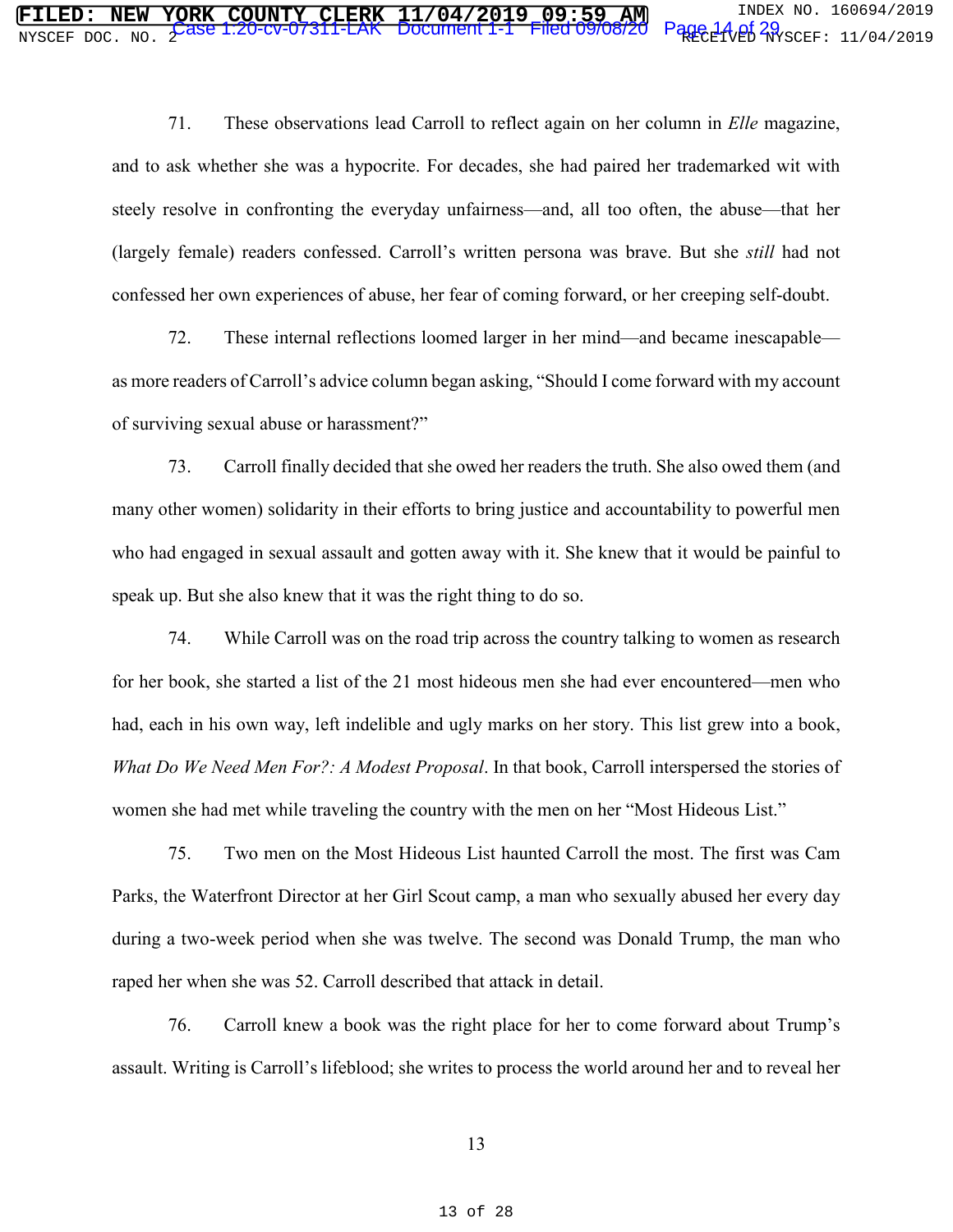# **FORK COUNTY CLERK 11/04/2019 09:59 AM** INDEX NO. 160694/2019<br>Case 1.20-CV-07311-LAK Document 1-1 Filed 09/08/20 Page 15.of 29 NYSCEF DOC. NO. 2 RECEIVED NYSCEF: 11/04/2019 Case 1:20-cv-07311-LAK Document 1-1 Filed 09/08/20 Page 15 of 29

inner self. It's her normal way of living: she writes about what happens to her, often in a confessional, idiosyncratic manner. She also believed that a book would allow her to control her narrative and speak directly to her readers. This was important. Carroll did not want to be, or to act like, a victim. She wanted to tell her story on her terms, rather than as filtered through journalists or social media. Her language was specific.

77. In her book, Carroll truthfully described, in meticulous detail, the rape in Bergdorf

Goodman:

"The next moment, still wearing correct business attire, shirt, tie, suit jacket, overcoat, he opens the overcoat, unzips his pants, and, forcing his fingers around my private area, then thrusts his penis halfway—or completely—I'm not certain inside me."<sup>7</sup>

78. She also explained why she had not come forward earlier:

"Receiving death threats, being driven from my home, being dismissed, being dragged through the mud, and joining the sixteen women who've come forward with credible stories about how the man grabbed, badgered, belittled, mauled, molested, and assaulted them, only to see the man turn it around, deny, threaten, and attack them, never sounded like much fun. Also, I'm a coward."<sup>8</sup>

79. At noon on June 21, 2019, *New York* magazine published Carroll's account of the

rape on NYMag.com as an excerpt of her forthcoming book. The excerpt first appeared on *The* 

*Cut,* a vertical on NYMag.com. The excerpt appeared on newsstands three days later in the June

24-July 7 print edition.

80. Carroll's book was released by St. Martin's Press on July 2, 2019.

 <sup>7</sup> E. JEAN CARROLL, WHAT DO WE NEED MEN FOR?: <sup>A</sup> MODEST PROPOSAL 248 (2019). <sup>8</sup> *Id.* at 244.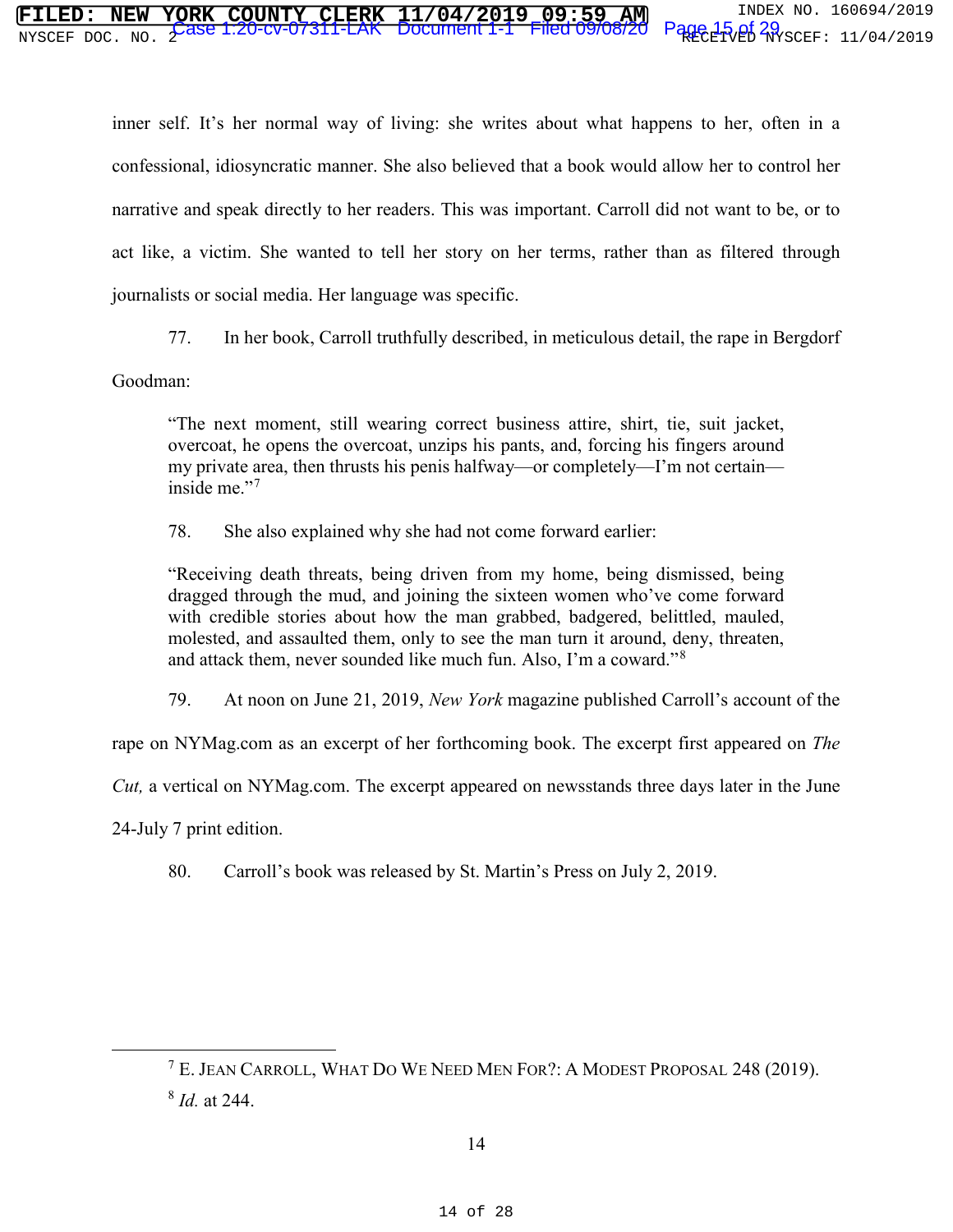# **V. TRUMP REPEATEDLY DENIES RAPING CARROLL AND MAKES A SLEW OF FALSE, INSULTING STATEMENTS ABOUT HER**

81. In three statements—published on June 21, 22, and 24 respectively—Trump

responded to Carroll by publicly, falsely, and maliciously smearing her reputation.

82. On June 21, 2019, Trump issued the following public statement:

"Regarding the 'story' by E. Jean Carroll, claiming she once encountered me at Bergdorf Goodman 23 years ago. I've never met this person in my life. She is trying to sell a new book—that should indicate her motivation. It should be sold in the fiction section.

Shame on those who make up false stories of assault to try to get publicity for themselves, or sell a book, or carry out a political agenda—like Julie Swetnick who falsely accused Justice Brett Kavanaugh. It's just as bad for people to believe it, particularly when there is zero evidence. Worse still for a dying publication to try to prop itself up by peddling fake news—it's an epidemic.

Ms. Carroll & New York Magazine: No pictures? No surveillance? No video? No reports? No sales attendants around?? I would like to thank Bergdorf Goodman for confirming that they have no video footage of any such incident, because it never happened.

False accusations diminish the severity of real assault. All should condemn false accusations and any actual assault in the strongest possible terms.

If anyone has information that the Democratic Party is working with Ms. Carroll or New York Magazine, please notify us as soon as possible. The world should know what's really going on. It is a disgrace and people should pay dearly for such false accusations."

83. Upon information and belief, Trump's June 21 statement was first given to the

press, including Laura Litvan of *Bloomberg News*, who posted it on Twitter at 2:17 p.m.<sup>9</sup>

 <sup>9</sup> *See* Laura Litvan (@LauraLitvan), Twitter (June 21, 2019 2:17 PM), https://twitter.com/LauraLitvan/status/1142179819075121154.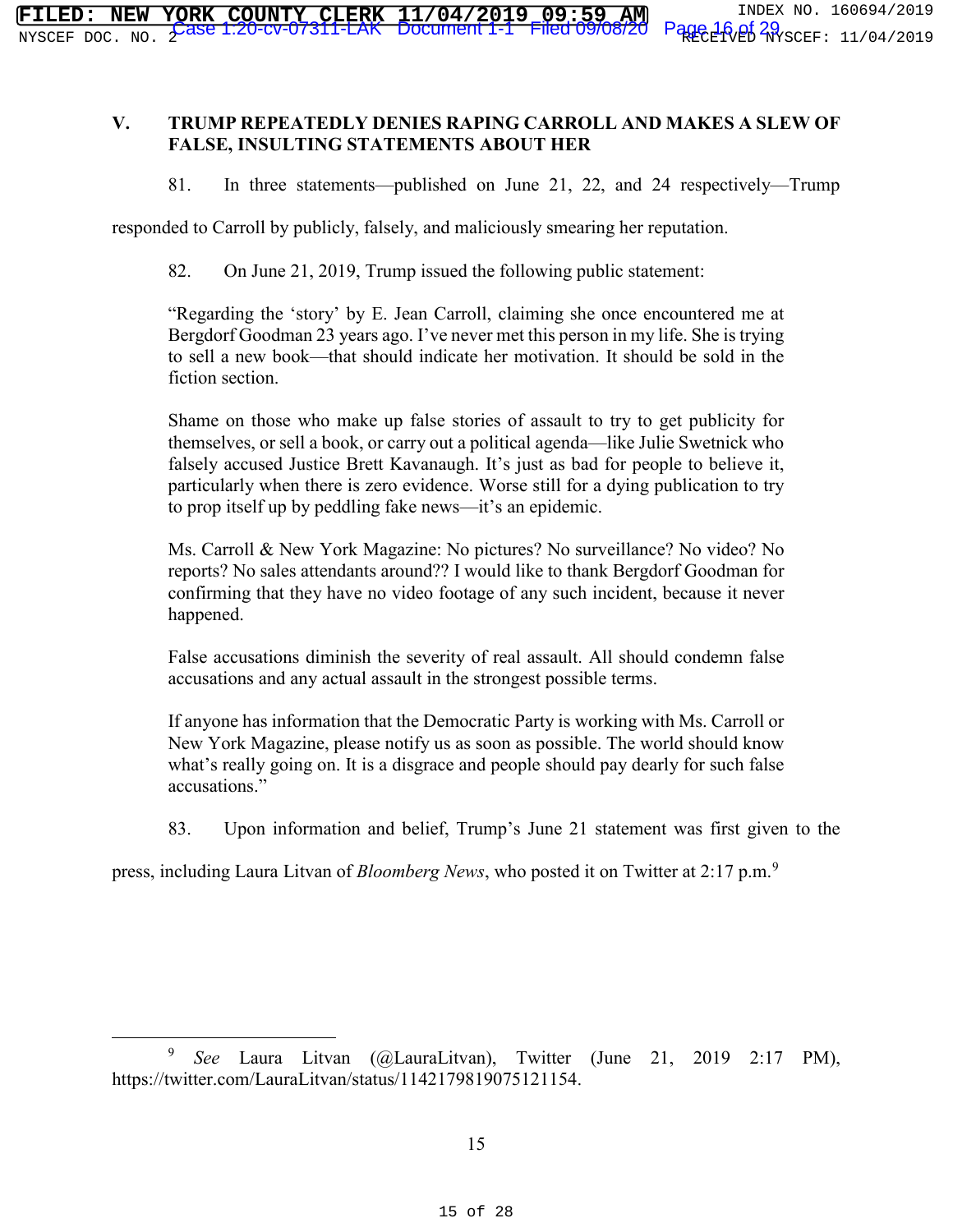84. Trump's June 21 statement was subsequently shared online by other journalists and

covered by many leading news sources as Trump's statement in response to Carroll.<sup>10</sup>

85. In the June 21 statement, Trump falsely stated that he did not rape Carroll.

86. In the June 21 statement, Trump falsely stated that he had never met Carroll.

87. In the June 21 statement, Trump falsely implied and affirmatively intended to imply

that he had no idea who Carroll was.

 <sup>10</sup> *See, e.g.*, AFP News Agency, *US Writer Says Trump Sexually Assaulted Her in Mid-1990s*, AL JAZEERA, (June 21, 2019); Alexandra Alter, *E. Jean Carroll Accuses Trump of Sexual Assault in Her Memoir*, N.Y. TIMES (June 21, 2019); Jenna Amatulli, *Trump on E. Jean Carroll Rape Allegation: "I've Never Met This Person in My Life"*, HUFFINGTON POST (June 21, 2019); Amber Athey, *Trump Responds to Rape Accuser: "People Should Pay Dearly for Such False Accusations"*, DAILY CALLER (June 21, 2019); Brian Bennet, *Trump Says He "Never Met" Author Who Has Accused Him of Sexual Assault*, TIME (June 21, 2019); Ellie Bufkin, *Trump Issues Blistering Denial of E. Jean Carroll's Rape Allegation*, WASH. EXAMINER (June 21, 2019); Adam Carlson, *Noted Advice Columnist Says Trump Raped Her in Manhattan Department Store in the '90s—"Never Happened," Trump Responds*, PEOPLE MAG. (June 21, 2019); Matthew Choi, *Trump Dismisses New Sexual Assault Allegation*, POLITICO (June 21, 2019); Casey Darnell, *Writer Says She Was Raped by Trump in 1990s*, YAHOO! NEWS (June 21, 2019); EJ Dickson, *E. Jean Carroll Alleges President Donald Trump Assaulted Her*, ROLLING STONE (June 21, 2019); Vivian Ho & Lauren Gambino, *Evening Summary: Trump Responds to E Jean Carroll's Allegations*, GUARDIAN (June 21, 2019); Colby Itkowitz, *Magazine Columnist Accuses Trump of Sexual Assault More than Two Decades Ago, an Allegation He Denies*, WASH. POST (June 21, 2019); Sarah Jones, *E. Jean Carroll: "Trump Attacked Me in the Dressing Room of Bergdorf Goodman."*, N.Y. MAG. (June 21, 2019); Hilary Lewis, *E. Jean Carroll Says Bringing Rape Charges Against Trump Would Be "Disrespectful" to Migrant Women*, HOLLYWOOD REP. (June 22, 2019); Caitlin Mac Neal, *Advice Columnist E. Jean Carroll Accuses Donald Trump Of Sexual Assault*, TALKING POINTS MEMO (June 21, 2019); Alex Pappas, *Longtime Advice Columnist E. Jean Carroll Accuses Trump of Sexual Assault in 1990s*, FOX NEWS, (June 21, 2019); Daniel Politi, *Trump Goes on Tirade to Deny Latest Assault Allegation: Women Are "Paid Money" to Make False Claims*, SLATE (June 22, 2019); Christina Prignano, *Author E. Jean Carroll Accuses President Trump of Sexual Assault in 1990s*, BOS. GLOBE (June 21, 2019); Eliza Relman, *Trump Claims He's Never Met the Columnist Who Just Accused Him of Sexual Assault Despite Photo Evidence of Them Together*, BUS. INSIDER (June 21, 2019); Darlene Superville, *Trump Denies Knowing NY Woman Accusing Him of Sexual Assault*, ASSOCIATED PRESS (June 22, 2019); Jessica Taylor, *Trump Denies New Sexual Assault Allegation by Advice Columnist E. Jean Carroll*, NPR (June 21, 2019); Josh Wingrove, *Columnist E. Jean Carroll Accuses Trump of Sexual Assault in 1990s*, FORTUNE (June 21, 2019); *Trump Dismisses E. Jean Carroll Rape Allegation as "Fiction"*, BBC NEWS (June 22, 2019); Josh Wingrove, *Woman Accuses Trump of Sexual Assault at New York Store in 1990s*, BLOOMBERG (June 21, 2019).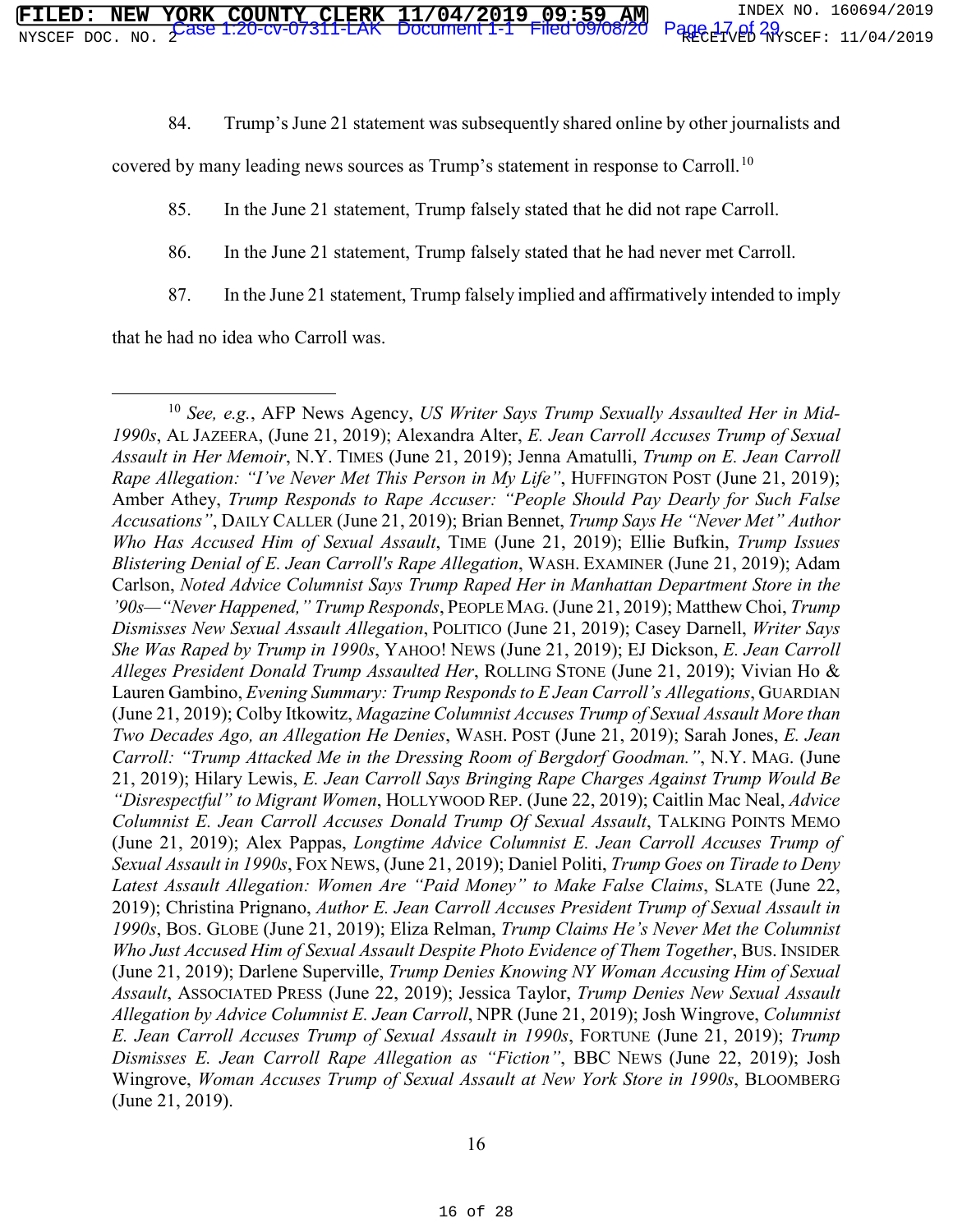88. In the June 21 statement, Trump falsely implied and affirmatively intended to imply

that Carroll had invented the rape accusation as a ploy for increased book sales.

89. In the June 21 statement, Trump falsely implied and affirmatively intended to imply

that Carroll invented the rape accusation to carry out a political agenda.

90. In the June 21 statement, Trump falsely implied and affirmatively intended to imply

that Carroll invented the rape accusation as part of a conspiracy with the Democratic Party.

91. On June 22, 2019, Trump made the following statement to reporters:

"[Reporter]: [Y]ou had said earlier that you never met E. Jean Carroll. There was a photograph of you and her in the late 1980's—

[Trump]: I have no idea who this woman is. This is a woman who has also accused other men of things, as you know. It is a totally false accusation. I think she was married—as I read; I have no idea who she is—but she was married to a, actually, nice guy, Johnson—a newscaster.

[Reporter]: You were in a photograph with her.

[Trump]: Standing with coat on in a line—give me a break—with my back to the camera. I have no idea who she is. What she did is—it's terrible, what's going on. So it's a total false accusation and I don't know anything about her. And she's made this charge against others.

And, you know, people have to be careful because they're playing with very dangerous territory. And when they do that—and it's happening more and more. When you look at what happened to Justice Kavanaugh and you look at what's happening to others, you can't do that for the sake of publicity.

New York Magazine is a failing magazine. It's ready to go out of business, from what I hear. They'll do anything they can. But this was about many men, and I was one of the many men that she wrote about. It's a totally false accusation. I have absolutely no idea who she is. There's some picture where we're shaking hands. It looks like at some kind of event. I have my coat on. I have my wife standing next to me. And I didn't know her husband, but he was a newscaster. But I have no idea who she is—none whatsoever.

It's a false accusation and it's a disgrace that a magazine like New York—which is one of the reasons it's failing. People don't read it anymore, so they're trying to get readership by using me. It's not good.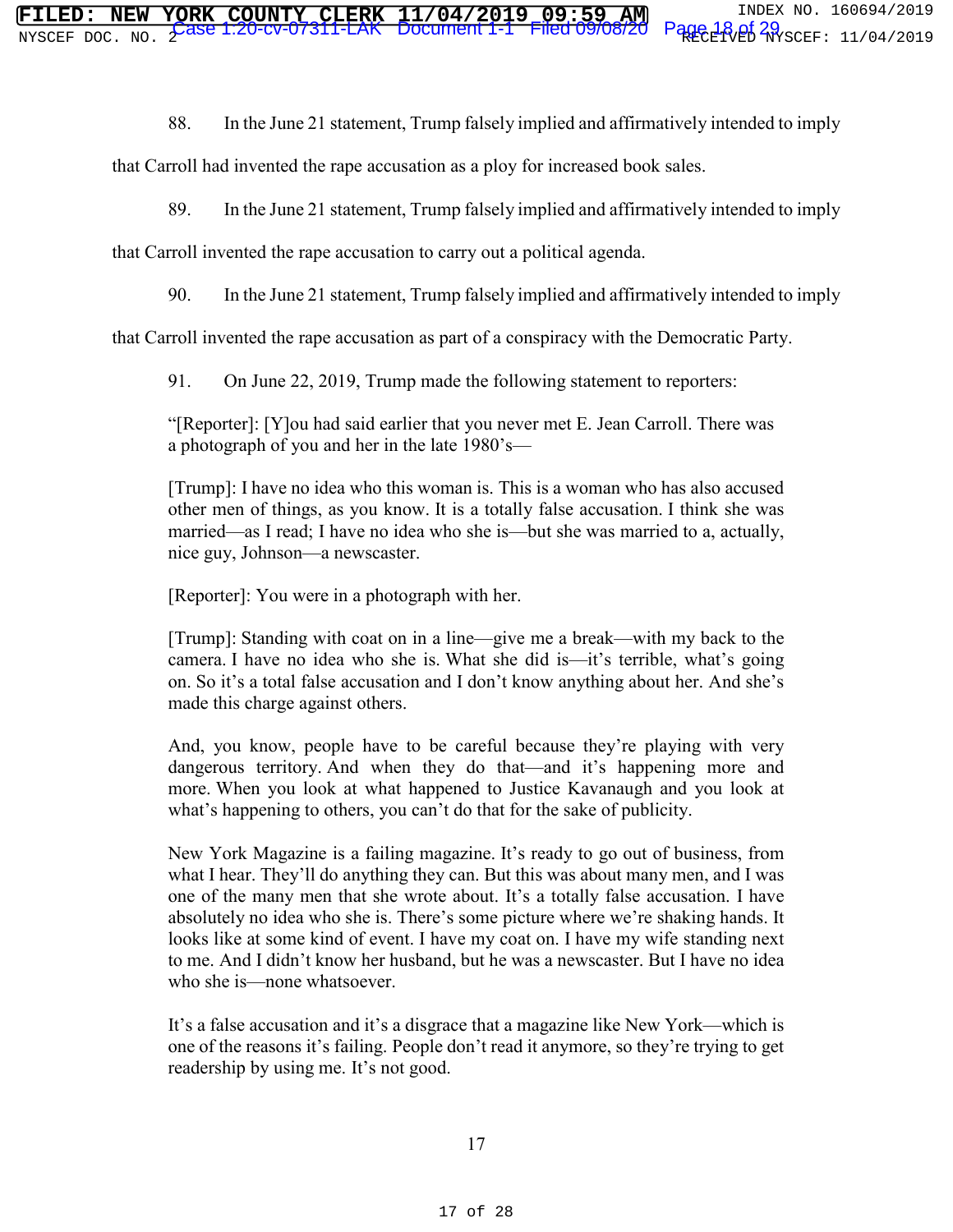You know, there were cases that the mainstream media didn't pick up. And I don't know if you've seen them. And they were put on Fox. But there were numerous cases where women were paid money to say bad things about me. You can't do that. You can't do that. And those women did wrong things—that women were actually paid money to say bad things about me.

But here's a case, it's an absolute disgrace that she's allowed to do that."<sup>11</sup>

92. Like his first statement, Trump's June 22 statement regarding Carroll was widely

reported in the national press.<sup>12</sup>

93. In the June 22 statement, Trump falsely stated that he did not rape Carroll.

94. In the June 22 statement, Trump falsely stated that he had no idea who Carroll was.

95. In the June 22 statement, Trump falsely implied and affirmatively intended to imply

that Carroll had falsely accused other men of sexual assault.

96. In the June 22 statement, Trump falsely implied and affirmatively intended to imply

that Carroll had been paid money to invent the rape accusation against him.

<sup>&</sup>lt;sup>11</sup> *Remarks by President Donald Trump Before Marine One Departure*, WHITE HOUSE (June 22, 2019).

<sup>12</sup> *See, e.g.*, Matthew Chapman, *Trump Goes on Manic Tirade After Being Asked About New Rape Allegation: Women Get "Paid Money to Say Bad Things About Me"*, RAW STORY (June 22, 2019); William Cummings, *Writer E. Jean Carroll Made a Claim of Sexual Assault Against Trump. Here's What We Know*, USA TODAY (June 25, 2019); Gillian Edevane, *George Conway Says Trump's Credibility is "Annihilated" After President Denies Knowing Alleged Assault Victim*, NEWSWEEK (June 22, 2019); Lulu Garcia-Navarro, *"It Hurt. And It Was Against My Will": Trump Accuser Stands by Her Story*, NPR (June 22, 2019); Amanda Holpuch, *Trump Repeats Contested Claim He Does Not Know Latest Sexual Assault Accuser*, GUARDIAN (June 22, 2019); Colby Itkowitz et al., *Trump Compares Himself to Kavanaugh in Latest Sexual Assault Allegation*, WASH. POST (June 22, 2019); Darlene Superville, *Trump Denies Knowing E. Jean Carroll, Woman Accusing Him of Sexual Assault in Department Store*, ABC NEWS (June 22, 2019); Darlene Superville, *Trump Denies Knowing NY Woman Accusing Him of Sexual Assault*, ASSOCIATED PRESS (June 22, 2019); Mihir Zaveri, *Trump Emphatically Denies Sexual Assault Allegation by E. Jean Carroll*, N.Y. TIMES (June 22, 2019); *Trump Dismisses E. Jean Carroll Rape Allegation as "Fiction"*, BBC NEWS (June 22, 2019).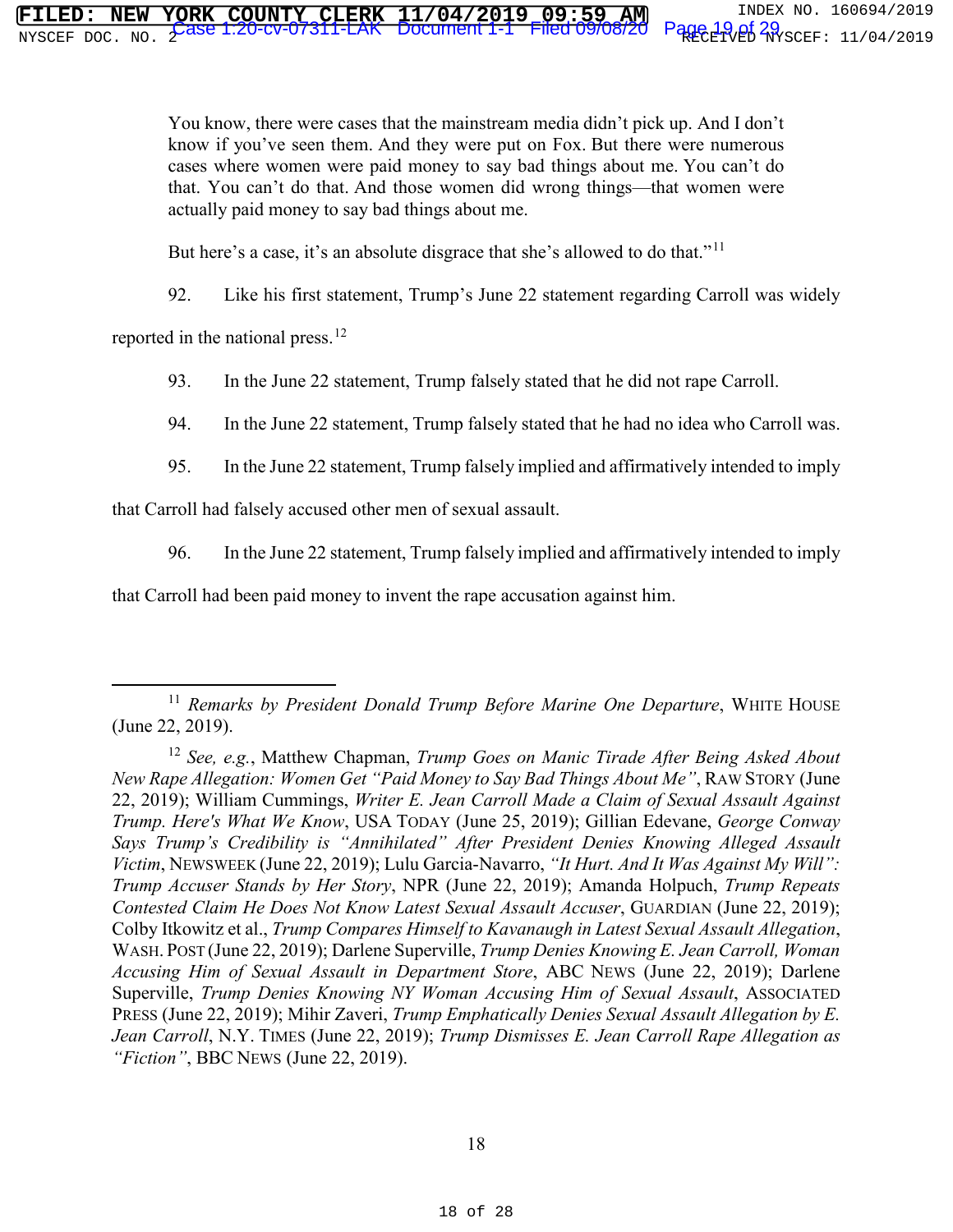97. Two days later, on June 24, 2019, *The Hill* released an interview in which Trump

made the following statement in response to Carroll: "I'll say it with great respect: Number one,

she's not my type. Number two, it never happened. It never happened, OK?"13

98. Trump's statement in *The Hill* was widely reported by the national press.<sup>14</sup>

99. This insulting statement was consistent with Trump's response to other accusations

of sexual assault. About one woman who claimed he groped her and tried to put his hand up her

skirt while they were seated next to each other on an airplane, Trump told crowds at a rally,

 <sup>13</sup> Jordan Fabian & Saagar Enjeti, *EXCLUSIVE: Trump Vehemently Denies E. Jean Carroll Allegation, Says "She's Not My Type"*, HILL (June 24, 2019).

<sup>14</sup> *See, e.g.*, Julia Arciga, *Trump on E. Jean Carroll's Assault Allegations: "She's Not My Type"*, DAILY BEAST (June 24, 2019); Associated Press, *Trump on E. Jean Carroll Sexual Assault Claim: "She's Not My Type"*, HOLLYWOOD REP. (June 25, 2019); Associated Press, *Trump Says Famed Advice Columnist Who Accused Him of Sexual Assault Is "Not My Type'*, CHI. TRIB. (June 24, 2019); Associated Press, *Trump: Woman Who Accused Him of Sexual Assault Not His Type*, DENVER POST (June 24, 2019); Amber Athey, *Trump Says Columnist Who Accused Him of Rape Is "Not My Type"*, DAILY CALLER (June 24, 2019); Peter Baker & Neil Vigdor, *Trump, Accused Again of Sexual Misconduct, Insults Woman Who Said He Assaulted Her*, BOS. GLOBE (June 25, 2019); Antonia Blumberg, *Trump on E. Jean Carroll Accusing Him of Rape: "She's Not My Type"*, HUFFINGTON POST (June 24, 2019); Doina Chiacu, *Trump Denies Woman's Sexual Assault Accusation: "She's Not My Type"*, BUS. INSIDER (June 25, 2019); Doina Chiacu, *Trump Denies Woman's Sexual Assault Accusation: "She's Not My Type"*, REUTERS (June 25, 2019); Burgess Everett & Melanie Zanona, *"I Believe the President": GOP Stands by Trump on Sexual Assault Allegation*, POLITICO (June 25, 2019); Rebecca Falconer, *Trump Says He Didn't Rape Author E. Jean Carroll: "She's Not My Type"*, AXIOS (June 24, 2019); Megan Garber, *The Real Meaning of Trump's "She's Not My Type" Defense*, ATLANTIC (June 25, 2019); Rebecca Morin, *"She's Not My Type": Trump Again Denies E. Jean Carroll's Sexual Misconduct Allegation*, USA TODAY (June 24, 2019); Ari Shapiro, *A Look at President Trump's Pattern of Responding To Accusations Of Sexual Misconduct*, NPR (June 25, 2019); Matt Stieb, *Trump Responds to E. Jean Carroll Rape Allegation: "She's Not My Type"*, CUT (June 25, 2019); Jia Tolentino, *E. Jean Carroll's Accusation Against Donald Trump, and the Raising, and Lowering, of the Bar*, NEW YORKER (June 25, 2019); Jay Willis, *Donald Trump Responds to E. Jean Carroll's Rape Allegation: "She's Not My Type"*, GQ (June 25, 2019); Anthony Zurcher, *Trump Says Sexual Assault Accuser E Jean Carroll "Not My Type"*, BBC NEWS (June 25, 2019).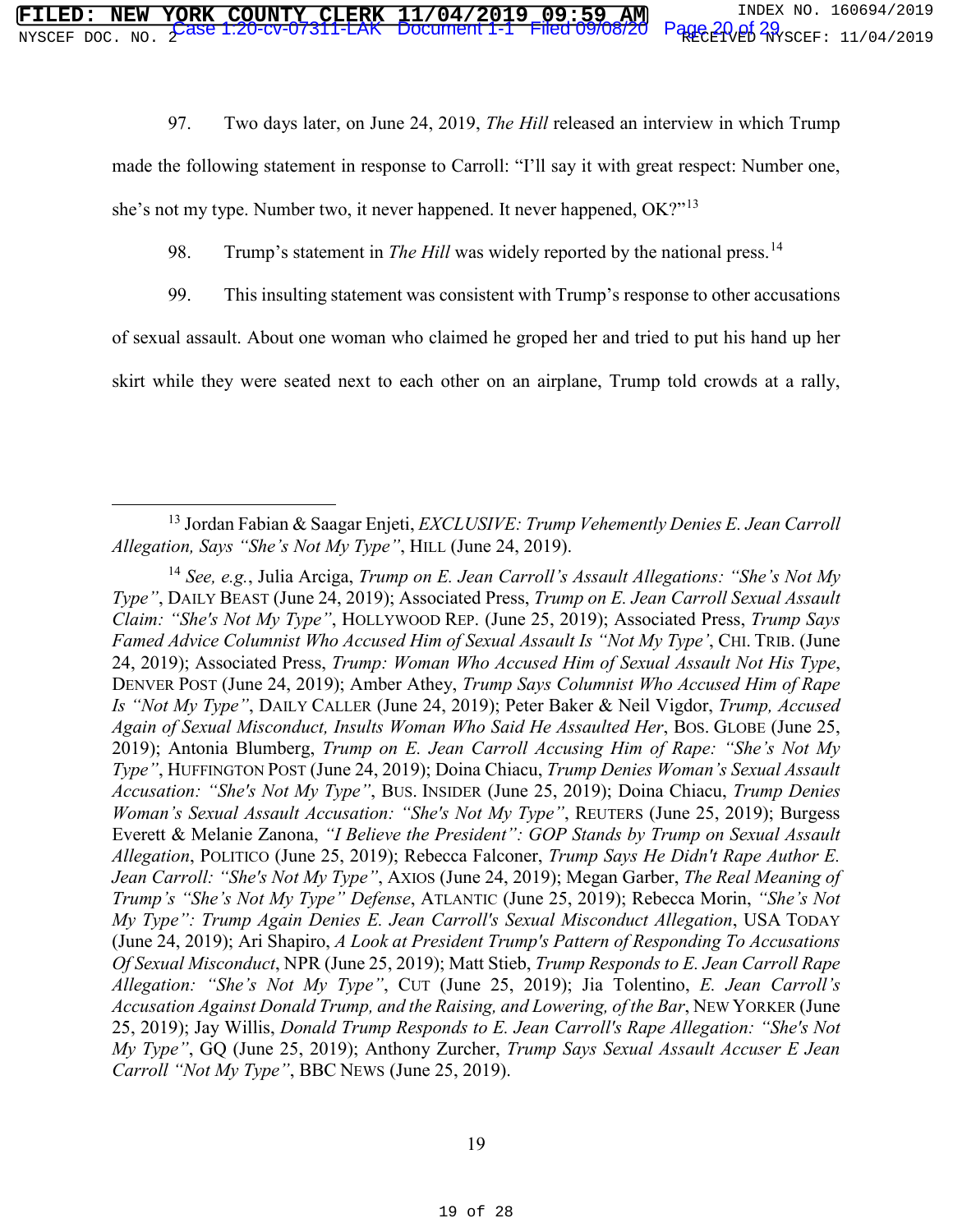# **FILED: NEW YORK COUNTY CLERK 11/04/2019 09:59 AM** INDEX NO. 160694/2019 NYSCEF DOC. NO. 2 RECEIVED NYSCEF: 11/04/2019 Case 1:20-cv-07311-LAK Document 1-1 Filed 09/08/20 Page 21 of 29

"Believe me. She would not be my first choice. That I can tell you."<sup>15</sup> He reportedly called that same woman "the cunt on the airplane" when he ran into her at a charity gala years after the assault.<sup>16</sup> About a second woman, who claimed he forcibly pinned her to a wall and kissed her without consent while she was interviewing him for a magazine, Trump said to crowds at another rally, "Take a look. You take a look. Look at her, [then] look at her words. You tell me what you think. I don't think so. I don't think so."17 Indeed, Trump often responds to claims that he has behaved inappropriately by simultaneously attacking the individual's credibility and attractiveness. When a female journalist quoted him as saying in a 1992 interview that "you have to treat women like shit," Trump insisted later, "The woman's a liar, extremely unattractive, lots of problems because of her looks."<sup>18</sup>

- 100. In the June 24 statement, Trump falsely stated that he did not rape Carroll.
- 101. On June 27, Birnbach and Martin went on the record to corroborate Carroll.<sup>19</sup>
- 102. Speaking to Carroll, Martin, and a reporter, Birnbach said:

"I remember [Carroll] saying repeatedly, he pulled down my tights . . . . [Carroll] did say, he put his penis in me. And I said—my face just did it. What? He raped you? And [Carroll] said, eh, he kept pulling down—he pulled down my tights. He pulled down my tights . . . . It just—it was horrible. We fought. And I said, let's go to the police. No. Come to my house. No. I want to go home. I'll take you to the

 <sup>15</sup> Jose A. DelReal, *Trump Mocks Sexual Assault Accusers: "She Would Not Be My First Choice"*, WASH. POST (Oct. 14, 2016).

<sup>&</sup>lt;sup>16</sup> BARRY LEVINE & MONIQUE EL-FAIZY, ALL THE PRESIDENT'S WOMEN: DONALD TRUMP AND THE MAKING OF A PREDATOR 72 (2019).

<sup>17</sup> Naomi Lim, *Donald Trump on Accuser: "Take a Look at Her . . . I Don't Think So"*, CNN (Oct. 13, 2016).

<sup>18</sup> Nancy Collins, *Donald Trump Talks Family, Women in Unearthed Transcripts: "When I Come Home and Dinner's Not Ready, I Go Through the Roof"*, HOLLYWOOD REP. (Oct. 13, 2016).

<sup>&</sup>lt;sup>19</sup> Michael Barbaro et al., *Corroborating E. Jean Carroll*, N.Y. TIMES (June 27, 2019).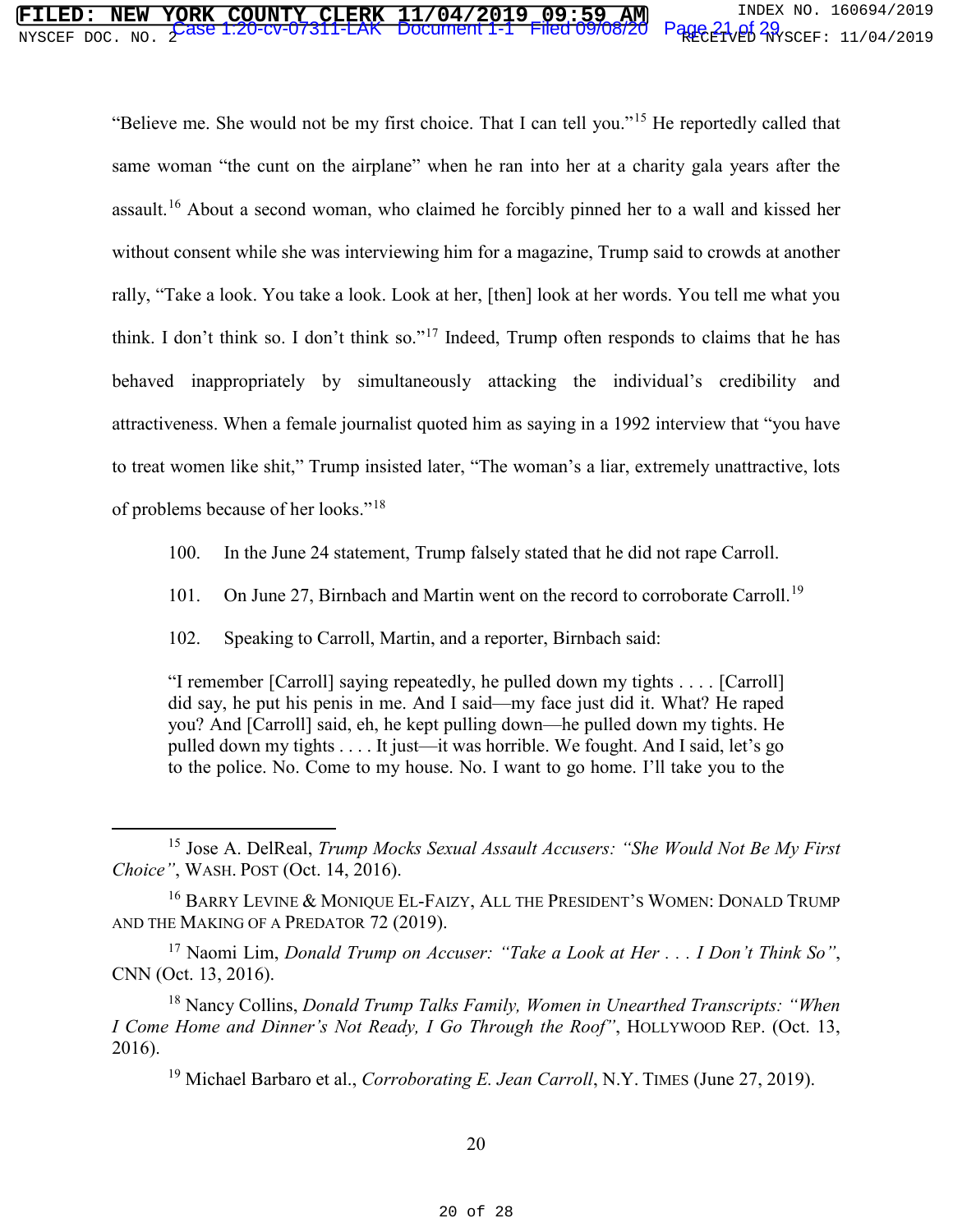police. No. It was 15 minutes of my life, it's over. Don't ever tell anybody. I just had to tell you."<sup>20</sup>

103. Responding to Carroll, Birnbach, and a reporter, Martin said:

"From what I could sense of you, you were, A, you were handling it, as you handle things. She doesn't break down easily on anything. And there was none of that, as you told me. It wasn't like she started crying, or nothing that was a frantic kind of response to it. It was like, I can't believe this happened."<sup>21</sup>

104. Martin added: "I said, don't tell anybody. I wouldn't tell anybody this."<sup>22</sup>

105. Separately, Birnbach observed, "I believe E. Jean in this episode that she recounted

to me in 1996. Yes. Without hesitation. She's not a fabulist. She doesn't make things up."<sup>23</sup>

# **VI. TRUMP'S FALSE STATEMENTS ABOUT CARROLL WERE MADE WITH KNOWLEDGE OF FALSITY OR RECKLESS DISREGARD FOR THE TRUTH**

106. The false statements that Trump made about Carroll on June 21, 22, and 24, 2019,

were published with knowledge of their falsity and/or with reckless disregard for the truth.

107. Trump knew who Carroll was at the time he raped her.

108. Trump identified Carroll on sight when they met at Bergdorf Goodman.

109. In that period, Trump moved in the same highly publicized New York City media

circles as Carroll, who also appeared on her own popular daily television program.

20 *Id.*

 $^{21}$  *Id.* 

<sup>22</sup> *Id.*

<sup>23</sup> Jessica Bennett et al., *Why E. Jean Carroll, "the Anti-Victim," Spoke Up About Trump*, N.Y. TIMES (June 27, 2019).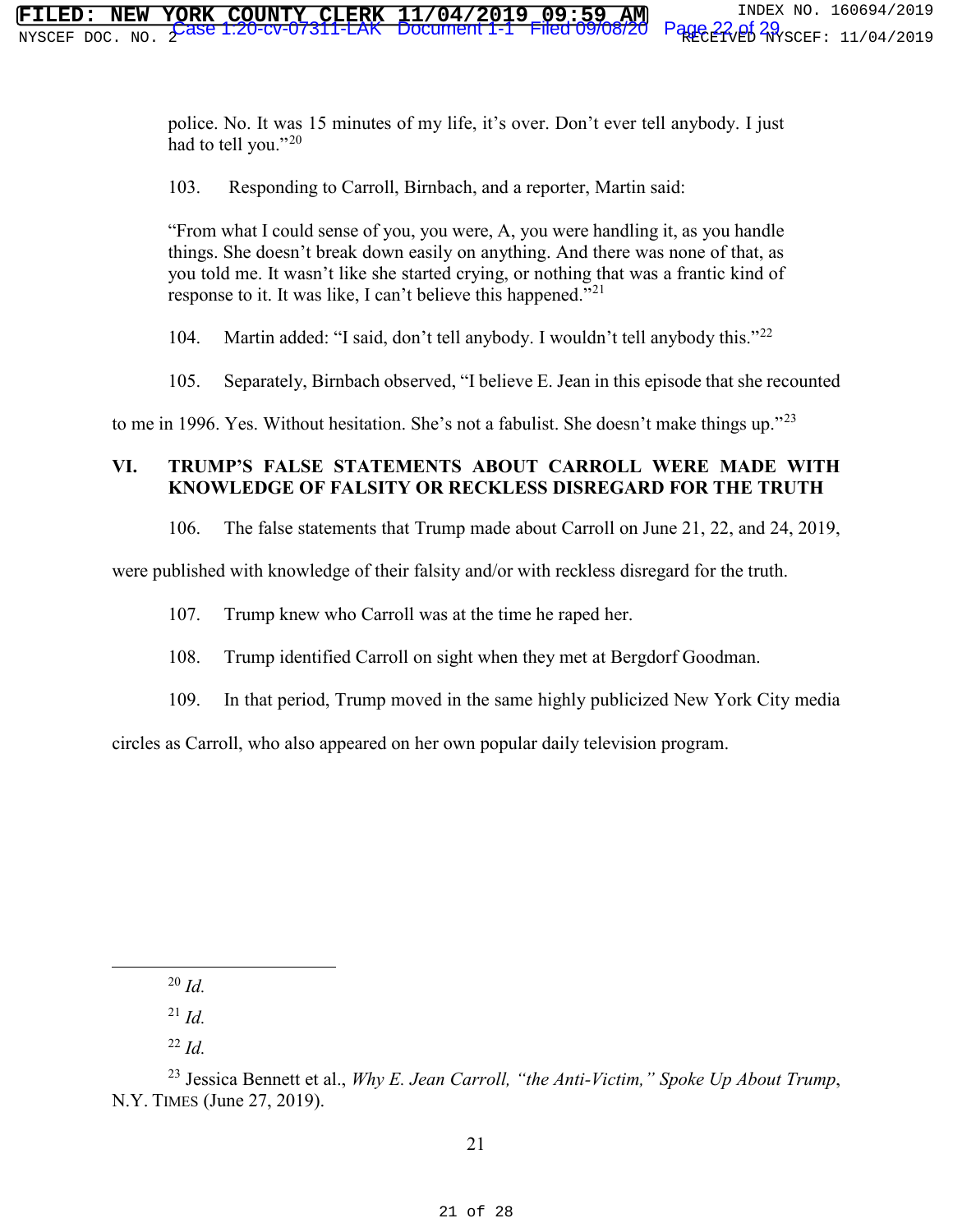

110. In 1987, Trump and Carroll were photographed at a party together:

- 111. Trump has stated that he possesses "one of the great memories of all time."<sup>24</sup>
- 112. Trump has also described himself as a "very stable genius."<sup>25</sup>
- 113. In June 2019, Trump knew it was false to state that he had never met Carroll.
- 114. In June 2019, Trump knew it was false to state that he had no idea who Carroll was.
- 115. In June 2019, Trump knew it was false to state that he had never raped Carroll.

116. Trump's other defamatory statements about Carroll in June 2019—that she had fabricated the rape accusation to increase her book sales, to carry out a political agenda, as part of a conspiracy with the Democratic Party, or in exchange for payment—rested on the express or deliberately-implied premise that Carroll's underlying accusation was false. Because Trump knew that the accusation was true, he also knew that his other statements about Carroll were false.

117. Moreover, Trump lacked any factual basis for these highly specific statements regarding why Carroll had revealed to the public that he raped her at Bergdorf Goodman. And since all of these statements about Carroll were made to impute motives for lying, when in fact he

 <sup>24</sup> Foreign Staff, *Donald Trump: I Have "One of the Greatest Memories of All Time"*, TELEGRAPH (Oct. 26, 2017).

<sup>25</sup> Daniella Diaz, *Trump: I'm a "Very Stable Genius"*, CNN (Jan. 6, 2018).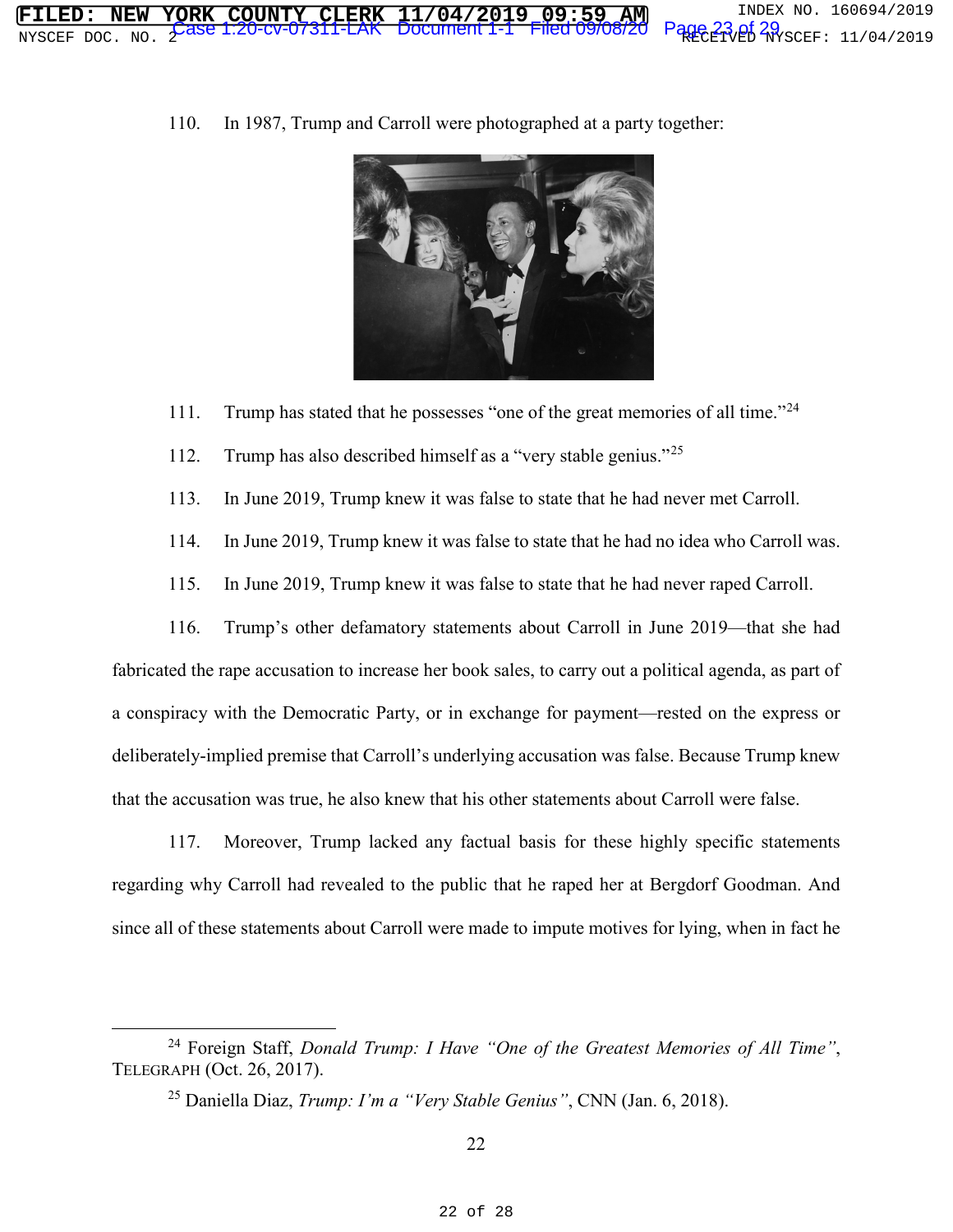knew that Carroll had spoken the truth, Trump had strong reason to doubt the veracity of his own insulting claims. Trump thus published these statements with reckless disregard for the truth.

118. Trump also lacked any factual basis for stating (or affirmatively implying) that Carroll had falsely accused other men of sexual assault. And since he knew that her accusation against him was truthful, he had strong reason to doubt the veracity of his statement that she was lying about other men. Trump thus made this statement with reckless disregard for the truth.

119. Carroll did not reveal Trump's rape for any of the reasons imputed to her by Trump. Each and every statement that he made about her motives for coming forward—and her supposed conspiracy with political actors to fabricate a rape accusation—was false.

120. To the contrary, Carroll feared that revealing Trump's rape would cause terrible damage to her reputation, career, and personal life. That was especially true given Trump's famed litigiousness and public abuse of those who criticize him. Carroll made this decision to honor her values and to inspire other sexually abused women to seek justice and accountability.

121. With respect to politics, to the extent Carroll considered such things at all, it was principally to worry that coming forward might *benefit* Trump by firing up his base and affording him another opportunity to play the victim on national television.

122. Trump's series of false, insulting, and defamatory statements about Carroll—and his actual malice in making those statements—are fully consistent with his tried-and-true playbook for responding to credible public reports that he sexually assaulted women.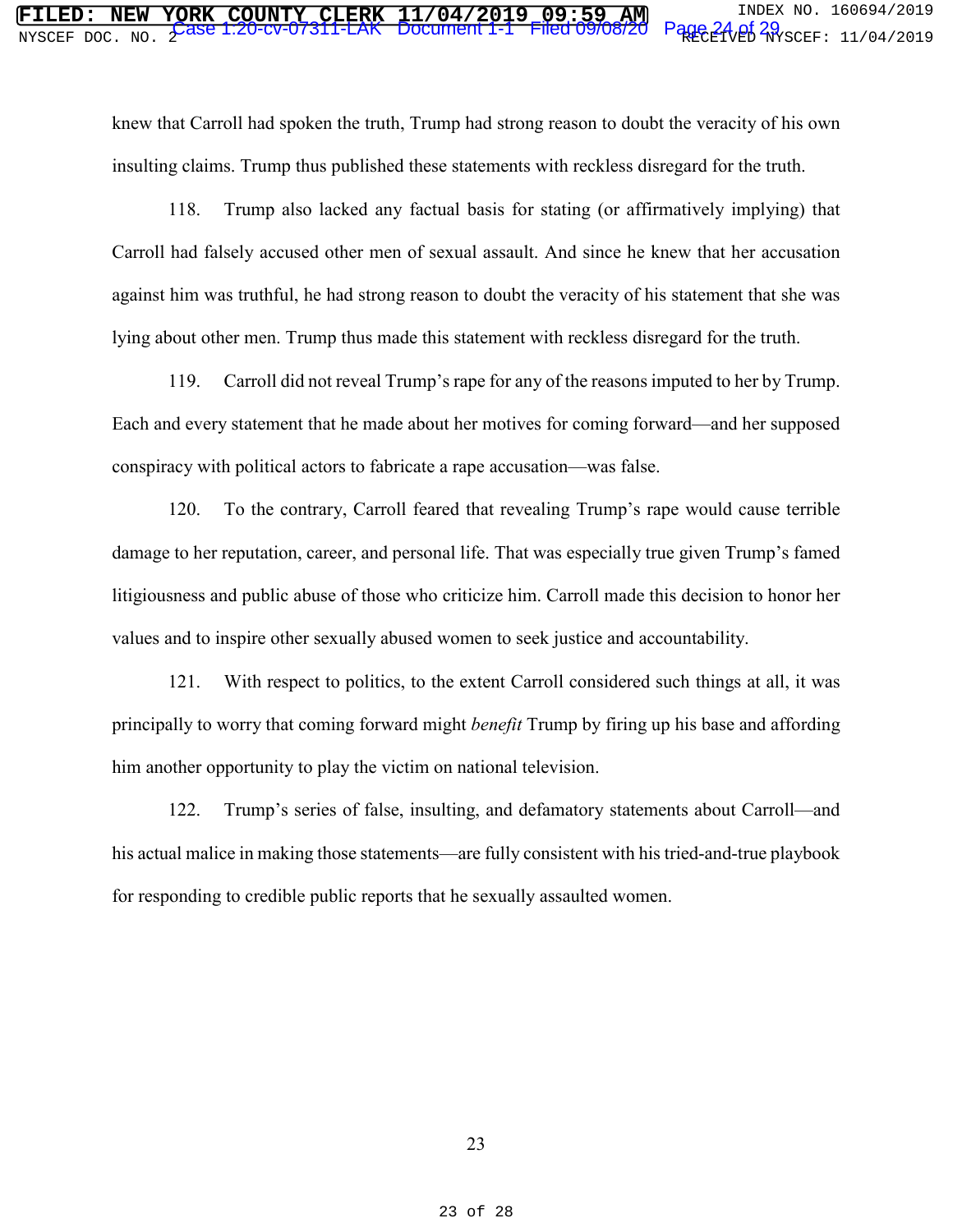123. In 2005, Trump admitted—on a hot mic—to repeatedly sexually assaulting women in almost exactly the same manner that he had raped Carroll:

"I'd better use some Tic Tacs just in case I start kissing her [the woman Trump was looking at, whom he had never met before]. You know, I'm automatically attracted to beautiful—I just start kissing them. It's like a magnet. Just kiss. I don't even wait. And when you're a star, they let you do it. You can do anything. Grab them by the pussy. You can do anything.  $\dots$  Oh, [she has] nice legs, huh?"<sup>26</sup>

124. Based on Carroll's own experiences, Trump's 2005 statement was not "locker room talk" or mere braggadocio. It was a true description of how Trump believes he can treat women and of how he *has* treated them on many occasions, including at Bergdorf Goodman.

125. Indeed, Trump has openly suggested that sexual assault is inevitable when men and women interact. In 2013, for instance, he tweeted: "26,000 unreported sexual assults [sic] in the military .... What did these geniuses expect when they put men & women together?"<sup>27</sup>

126. In addition to Carroll, Trump has been accused publicly by over a dozen women of forcibly kissing them, groping them above or below the waist, or attempting to rape them—often upon meeting him for the very first time. Those women include Jill Harth, Jessica Leeds, Cathy Heller, Temple Taggart McDowell, Karena Virginia, Bridget Sullivan, Tasha Dixon, Mindy McGillivray, Rachel Crooks, Natasha Stoynoff, Summer Zervos, and Cassandra Searles. Trump has responded to their accusations in a manner eerily similar to the statements he made about Carroll in June 2019.

127. A recently published book by Barry Levine and Monique El-Faizy documents 67 incidents of alleged inappropriate behavior by Trump toward women, including 26 allegations of unwanted sexual contact. Forty-three of the allegations of inappropriate behavior in the book had

 <sup>26</sup> *Transcript: Donald Trump's Taped Comments About Women*, N.Y.TIMES (Oct. 8, 2016).

<sup>27</sup> Daniella Diaz, *Trump Defends Tweet on Military Sexual Assault*, CNN (Sept. 8, 2016).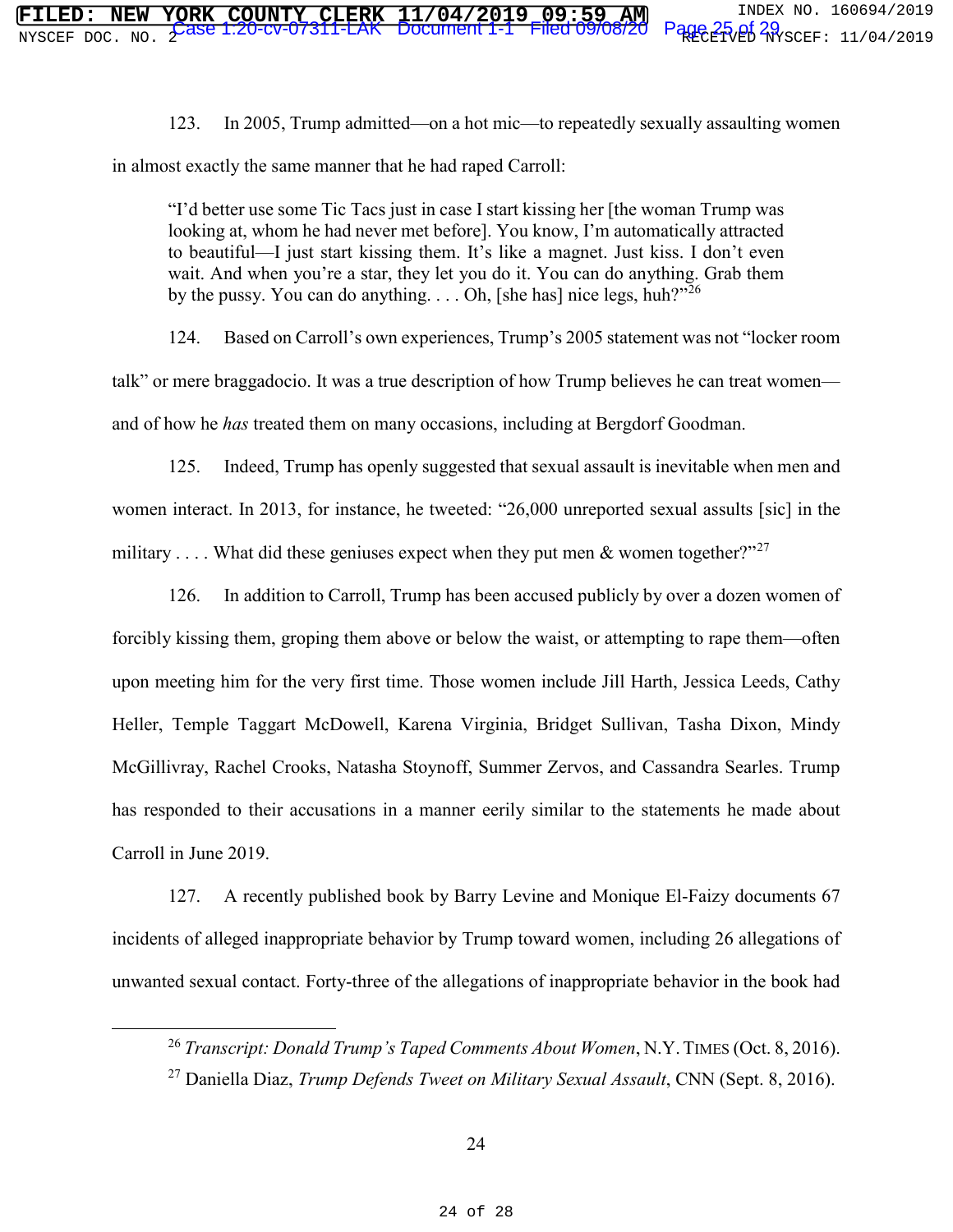# NYSCEF DOC. NO. 2 RECEIVED NYSCEF: 11/04/2019 Case 1:20-cv-07311-LAK Document 1-1 Filed 09/08/20 Page 26 of 29

not been previously reported.<sup>28</sup> The book traces "Trump's transformation from a kid from Queens to high school 'ladies' man' into a womanizing, model-chasing, porn-star-frequenting philanderer," who "repeatedly and systematically engaged in aggressive sexual pursuit of women over the course of many decades."<sup>29</sup> In one instance, Karen Johnson describes Trump hiding behind a tapestry at his Mar-a-Lago home during a party and, when she walked by to use the restroom, grabbing her by the genitals, pulling her toward him, and kissing her without consent.<sup>30</sup> In another, Kristin Anderson describes Trump putting his hands up her skirt and touching her vagina through her underwear in a Manhattan nightclub. Trump denied that could have happened because he never would have been at a nightclub alone.<sup>31</sup>

128. Trump thus knew he was lying when he said that Carroll had fabricated her rape accusation for a hodgepodge of unsavory reasons that he himself had invented out of whole cloth. He knew she was telling the truth because he knew who she was and he knew that he had raped her, just as he had sexually assaulted many other women over many years.

#### **VII. CARROLL SUFFERS REPUTATIONAL AND OTHER HARM**

129. Trump's false and insulting statements about Carroll were defamation *per se*. They tended to (and did) damage Carroll in her trade, occupation, and/or business, and they were defamatory on their face without reference to any extrinsic information.

130. Carroll has suffered harm as a direct result of Trump's false, defamatory statements.

131. Carroll endured stoically when she kept secret the fact that Trump had raped her. But coming forward put her in the crosshairs of the most powerful man on the planet. He has since

<sup>31</sup> *Id.* at 250-51.

 <sup>28</sup> *See* LEVINE & EL-FAIZY, *supra* n.16, at 2.

<sup>29</sup> *Id.* at 2-3.

<sup>30</sup> *Id.* at 80-82, 88, 254.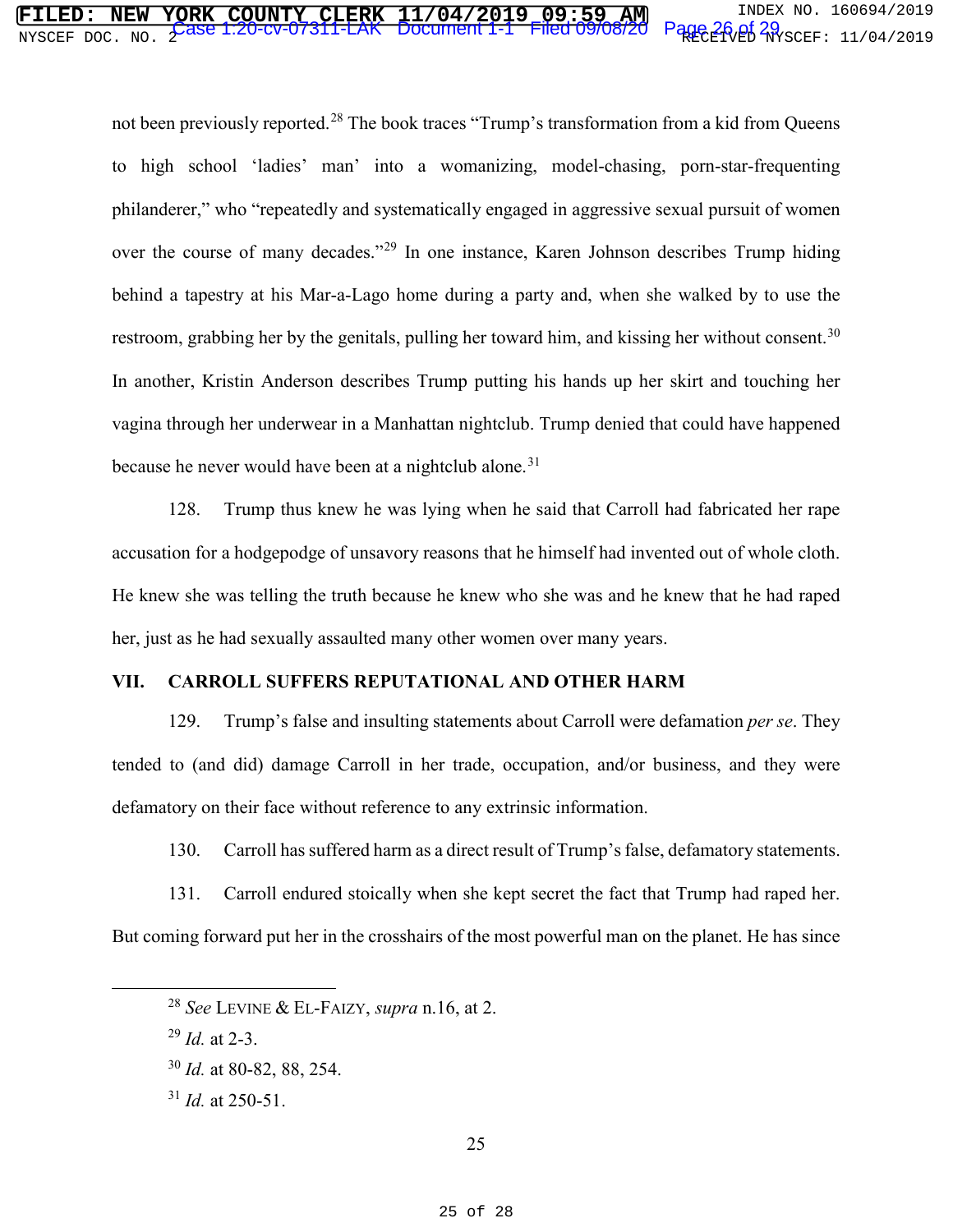used that platform to attack her integrity, demean her appearance, condemn her as a liar, and accuse her of conspiring with political operatives in a despicable lie.

132. These defamatory statements have caused Carroll emotional pain and suffering at the hands of the man who raped her, as well as injury to her reputation, honor, and dignity.

133. Carroll has suffered professional harm as a direct result of Trump's defamatory statements. Carroll's professional success is inextricably bound up with her *Ask E. Jean* advice column, where readers look to her for wisdom, wit, honesty, integrity, and courage. By attacking Carroll, Trump has injured the reputation on which she makes her livelihood and attracts readers.

134. Trump's defamatory statements caused Carroll to lose the support and goodwill of many of her readers. Many were turned off by even the idea of writing to a woman whom the President of the United States branded a "liar." Since Trump defamed her, some fans have stopped sending letters altogether—thus impairing Carroll's column, which requires a steady flood of compelling letters to which she can respond. In the months of July, August, and September 2019, Carroll received roughly 50% fewer letters than she received during the same period in 2018.

135. Carroll is an advice columnist whose reputation is the very lifeblood of her trade, and Trump's defamatory statements have therefore inflicted wide-ranging and substantial harm.

136. Carroll filed this lawsuit to obtain redress for those injuries.

# **CAUSE OF ACTION: DEFAMATION**

137. Plaintiff Carroll incorporates by reference all preceding paragraphs and re-alleges them as if set forth fully herein.

138. Trump published statements to the media on June 21, 22, and 24, 2019.

139. Each of those statements identified—and was "of or concerning"—Carroll.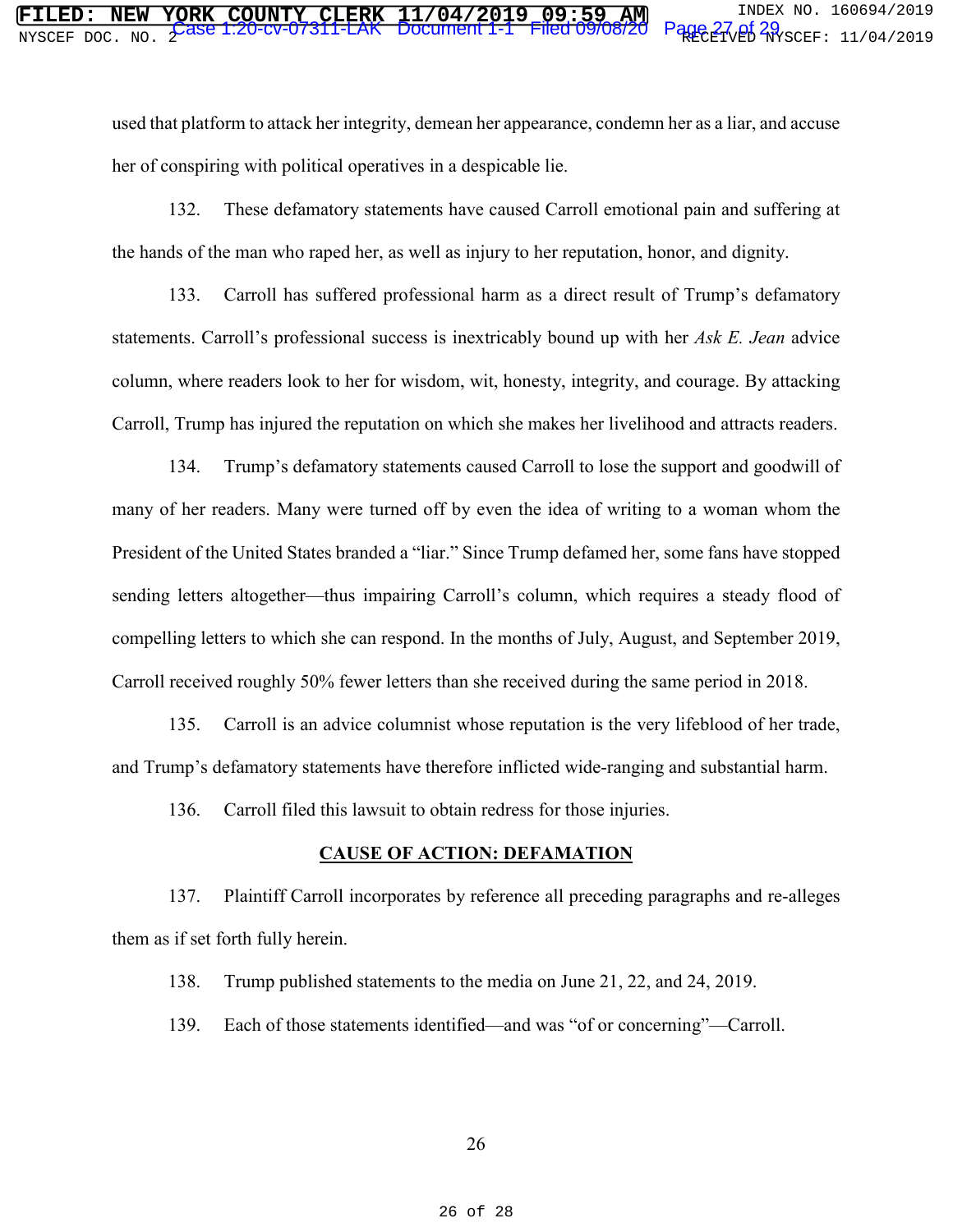140. Each of those statements contained numerous falsehoods about Carroll, whether on their face and/or by virtue of a clear implication affirmatively intended by Trump.

141. Trump's false statements regarding Carroll were defamatory *per se*.

142. Trump's false and defamatory statements were published throughout New York State and around the world on television, in newspapers and magazines, on social media, and elsewhere in print and on the internet. Trump ensured that his false and defamatory statements about Carroll would receive a wide circulation by making them to the national press.

143. Trump made these false and defamatory statements knowing that they were false or with reckless disregard for their truth or falsity.

144. Trump made these false statements with ill will and spite, and with wanton, reckless, or willful disregard for their injurious effects on Carroll and Carroll's rights.

145. Trump's false and defamatory statements caused Carroll to suffer reputational, emotional, and professional harm, as alleged above.

#### **PRAYER FOR RELIEF**

WHEREFORE, Carroll prays for relief as follows:

- a. Ordering Trump to retract any and all defamatory statements;
- b. Ordering Trump to pay compensatory damages in an amount to be determined at trial;
- c. Ordering Trump to pay punitive damages in an amount to be determined at trial; and
- d. Awarding pre- and post-judgment interest, costs, and such other and further relief as this Court may deem just and proper.